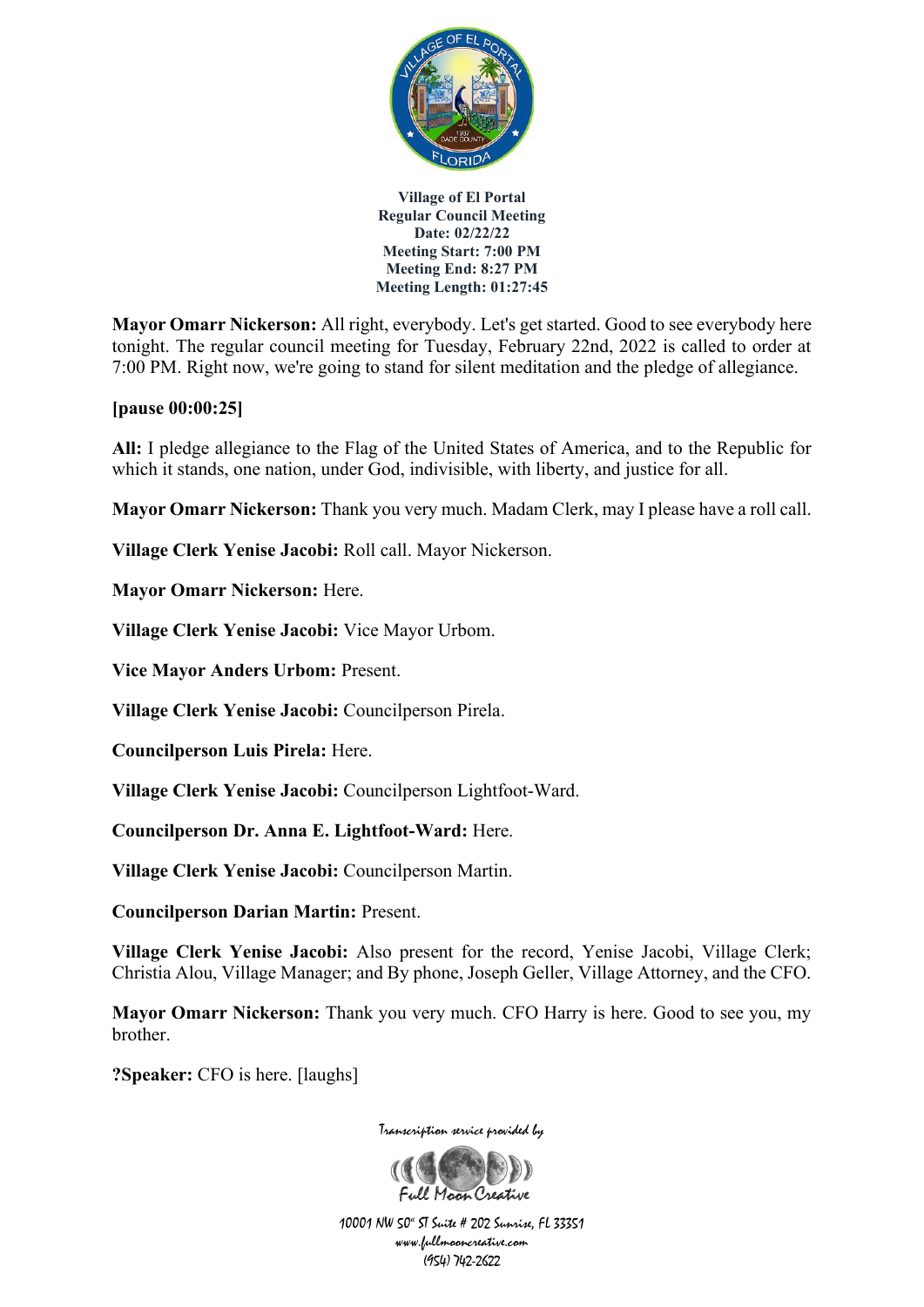

**Mayor Omarr Nickerson:** For next is approval of the agenda. For this right here, I do want to hold off on E, E1 and E2. Something came up to where they couldn't be here tonight. We want to recognize them in their full form. I'm going to move that to next month, to March. I'm going to strike for today E1 and E2, which is recognizing Sanon and Vives as their Corporal positions that they obtained. With that being said, do I have approval of the agenda? Do I have a motion to approve?

**Councilperson Dr. Anna E. Lightfoot-Ward:** I'll move.

**Mayor Omarr Nickerson:** Moved by Councilperson Lightfoot-Ward. Do I have a second?

**Vice Mayor Anders Urbom:** I'll second.

**Mayor Omarr Nickerson:** Seconded by Vice Mayor Urbom. All in favor say, "Aye."

**Councilpersons:** Aye.

**Mayor Omarr Nickerson:** All opposed say, "Nay." Hearing none, moving along. Good and welfare, right here. If anybody wants to come up and talk about anything that's on the agenda, you can come up here three minutes and do so. I'm seeing nobody right here in the audience, so I'm moving on. Consent agenda, this right here has the minutes, and part of the consent agenda. Do I have a motion to approve the consent agenda?

## **Councilperson Darian Martin:** I move.

**Mayor Omarr Nickerson:** Motion moved by Councilperson Martin. Second by Councilperson Lightfoot-Ward. All in favor say, "Aye."

## **Councilpersons:** Aye.

**Mayor Omarr Nickerson:** All opposed say, "Nay." Second agenda is approved. Moving on to the agenda items. The first one is H1, Potholes/Street Repair. This was here because you guys, we did phase 1. We repaired some potholes/street repairs. I want to do a phase 2 because in the CITT funds Madam Manager, we still have [silence].

**Village Manager Christia E. Alou:** Yes, we still have a few thousand left in it, but we are hold-- It's not enough to do road repair throughout the village. We have to be very judicious with our phase 2, whatever that will be. We have done an assessment on the village, and we

Transcription service provided by

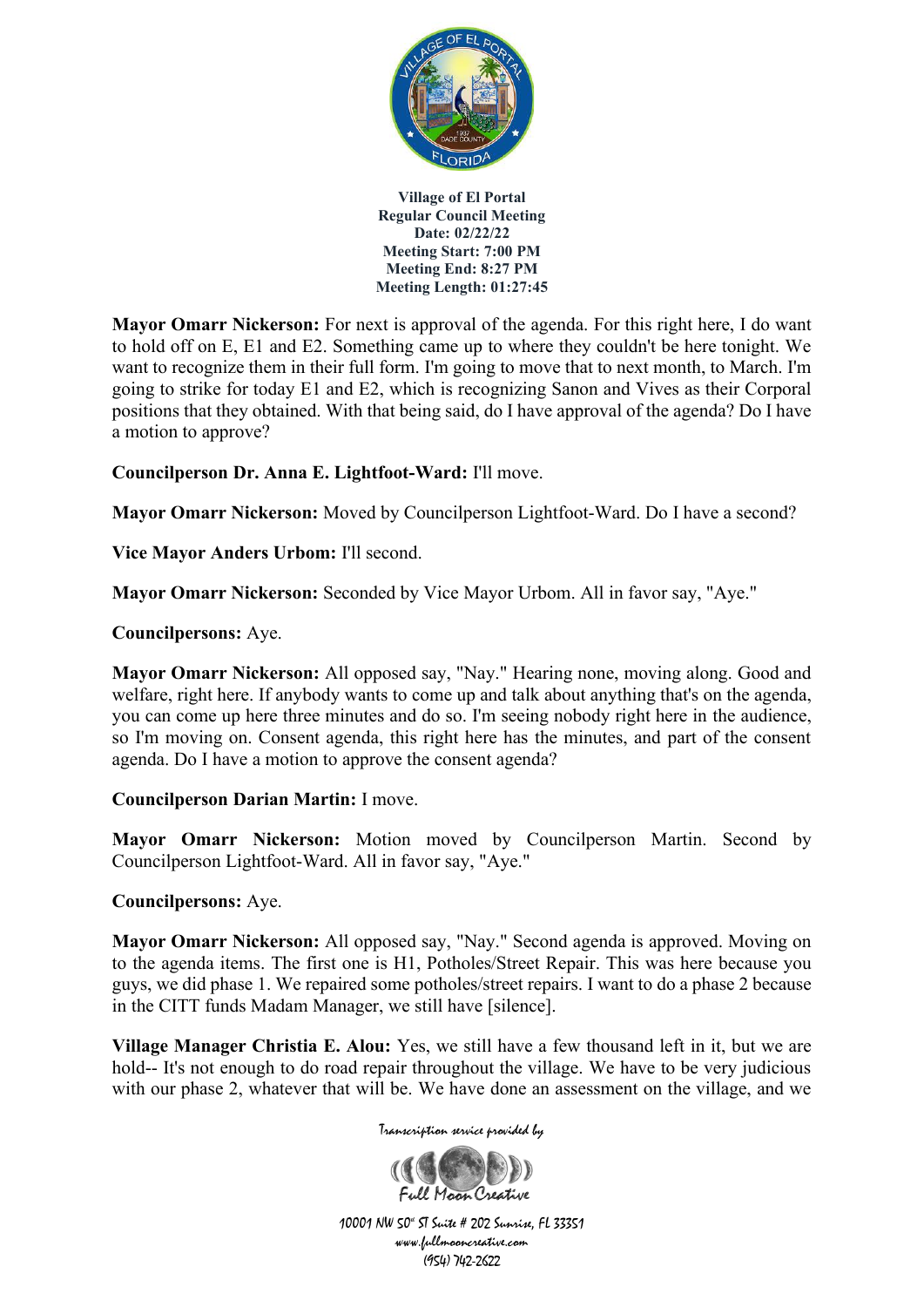

have no potholes. I've spoken with members of the council. None have been identified. What has been identified are road resurfacing needs that if done with those CITT funds, we would use up all of our funds very quickly.

We do have some flooding issues we need to address before we start doing road reconstruction or resurfacing on some of those roads. My recommendation is to not start repairing roads, especially like NE, 89th, and 90th until we can address the flooding issue. Otherwise, we're just paving over road to road that will erode in the next two years.

**Mayor Omarr Nickerson:** Thank you very much, Madam Manager. That being said, Madam Manager, we should hold off and address the flooding issues first, and then come back and bid this another time when--

**Village Manager Christia E. Alou:** Absolutely. Councilperson Pirela and I did an assessment of some concerns or some complaints from residents. We have some residents who have some- - they would like their swells paved. Swells are the responsibility of village residents, not of the village itself, and these are not road reconstruction issues or potholes in the way that we are addressing our potholes with these limited funds.

Until we can address that flooding concern on some of these streets, putting money or investing in road reconstruction is ill-advised. We actually have our engineering contractor here who can attest to these are matters related to pervious pavement that would not be satisfied with paving over until we can address the flooding.

**Mayor Omarr Nickerson:** Yes, I was remembering of the pervious pavement next because NE 2nd, and 89th, I know right there is terrible. Whenever I'm up out there, there's holes that are so deep [chuckles] it can almost go up until your knee, almost if it feels like. Right there, I know, Madam Manager, we were looking at pervious paving there.

**Councilperson Luis Pirela:** Exactly, but if I may remember, this is a commercial property. They're the ones using that easement as a parking. It was permitted by the village from the previous owner to use it as a parking, but it's something that I don't feel taxpayers should pay for a commercial property that's taking advantage of a parking. If it's something that has to be addressed with that easement used as a parking, the owners will have to address it. We have to make them fix it.



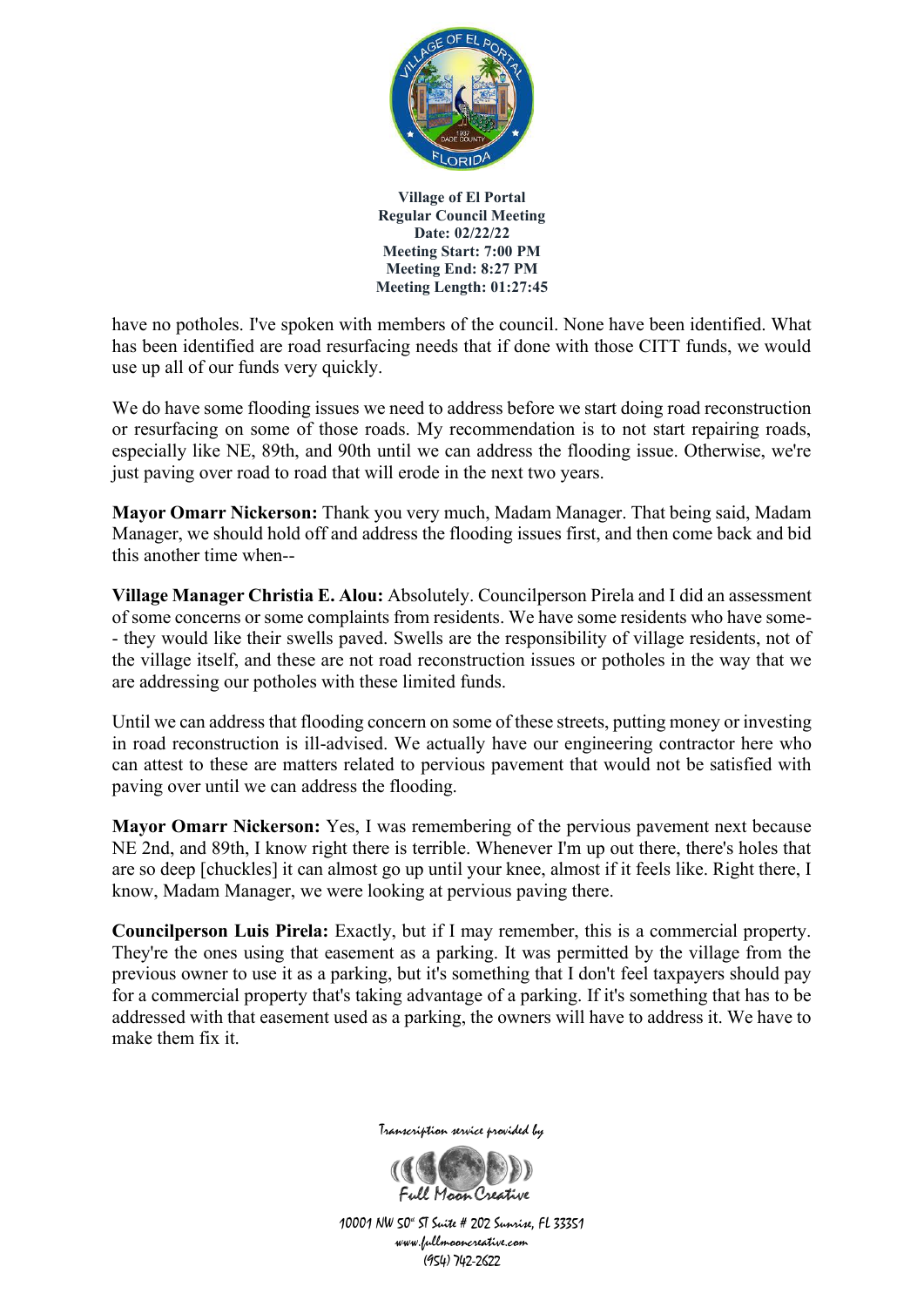

**Mayor Omarr Nickerson:** Yes, I hear you, Councilperson Pirela. You know this comes CITT funds though?

**Village Manager Christia E. Alou:** Right. This is our surtax CITT funds, yes.

**Mayor Omarr Nickerson:** It's the surtax CITT funds.

**Councilperson Luis Pirela:** This too is not enough to fix all the roads that really need, not easement, but roads that need to be resurfaced and stuff like that.

**Mayor Omarr Nickerson:** I understand. I just want to also you guys, also keep in mind that we're talking about our business corridors. Like the Village Manager said, tonight we shouldn't go forward with any type of street repair or anything like that because we needed to take care of flooding first, but we're talking about our business corridors. Understand that those business corridors is going to be the economic stronghold of the future of the village. Keep that in mind also.

**Vice Mayor Anders Urbom:** I did.

**Mayor Omarr Nickerson:** Okay, keep that in mind also, Vice Mayor Urbom.

**Vice Mayor Anders Urbom:** Additionally, in terms of planning for timing, let's say we did want to do that, that property right, that swell parking where the significant pothole is, let's say we did want to do that, we still I think would want to find out if we're going to get funding, for example, from our efforts in Tallahassee towards the septic **[unintelligible 00:07:06]** along the NE 2nd corridor. If the roads are going to get torn up anyway, then the idea would be to have a plan in place for what to do once the roads are repaired after septic **[unintelligible 00:07:19]** goes in.

Councilperson Martin, Chair Martin of Planning and Zoning, I'm going to be sending you an e-mail asking for permission to bring **[unintelligible 00:07:30]** for a presentation at the committee in March for an updated concrete idea of a phase 1 for resilient streets which would also speak to all of these that we're talking about.

Again, putting the plan in place so that we don't have to redo work or do work twice or pay for things twice. I think we're all on the same page as wanting to get some of those issues



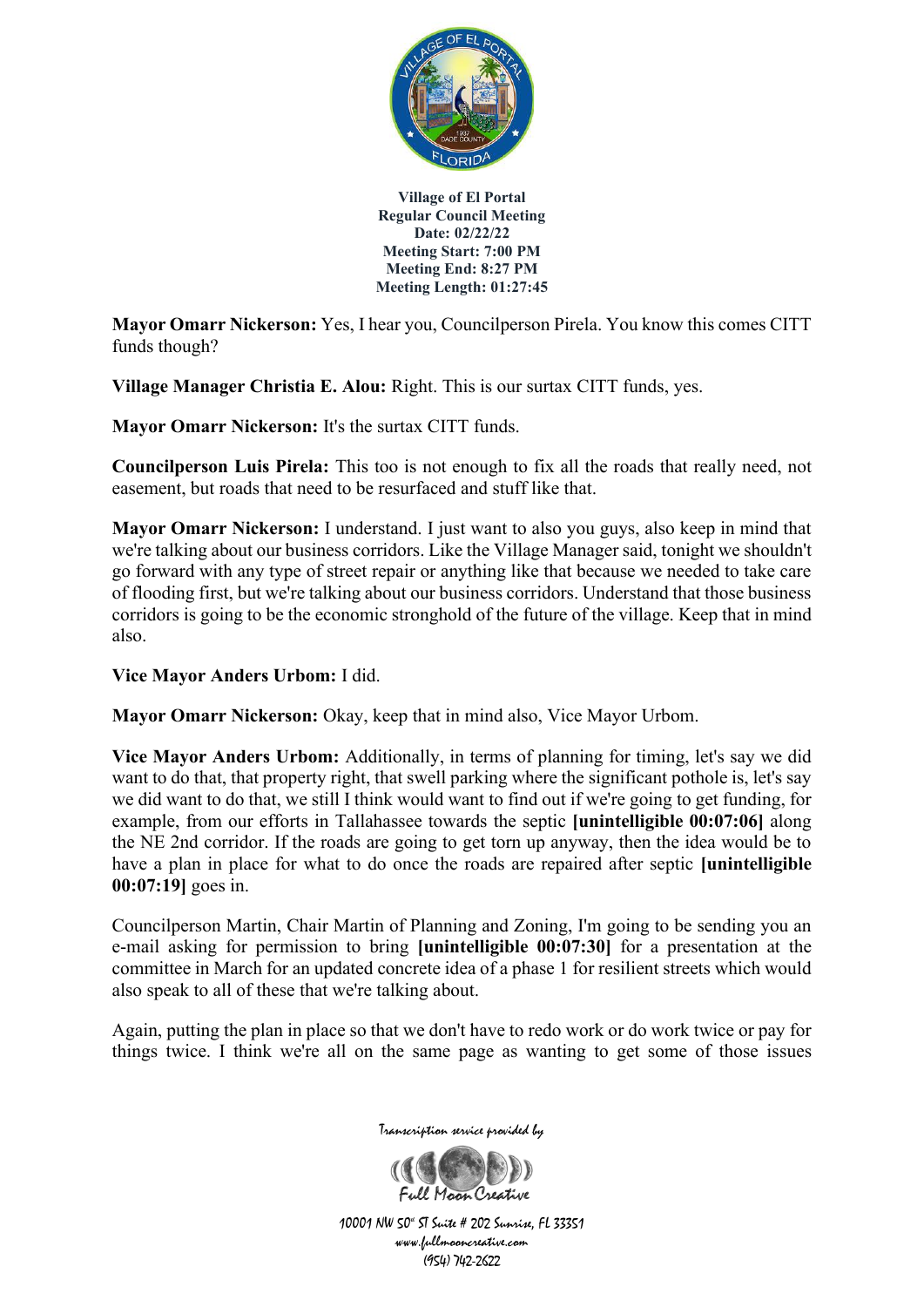

addressed, but I think we're definitely still needing to get some planning done so that we don't do things twice.

**Mayor Omarr Nickerson:** Very good, Vice Mayor Urbom. Yes, Councilperson Lightfoot-Ward?

**Councilperson Dr. Anna E. Lightfoot-Ward:** Let's be clear because once this gets out, they're going to say, "They said they're going to do the new potholes." Any potholes that on residents' sides, the city does not pay for this. Let's be very clear. If I understand, it's on the resident's side. I got it all right.

**Mayor Omarr Nickerson:** Councilperson Lightfoot-Ward is saying any of the right of way is the responsibility of the resident is what she's saying.

**Vice Mayor Anders Urbom:** Well, specifically the swells. Once you're into a swell, whether it's parkway, whether it's parking or greenery, it doesn't matter. Once you're into a swell, it is the responsibility of the property owner.

**Councilperson Luis Pirela:** I know there's one resident, who came in on her driving approach, actually to be resurfaced. That's not part of village roads. Unfortunately, it is the property owner's responsibility.

**Councilperson Dr. Anna E. Lightfoot-Ward:** Well, Mr. Mayor, it may just be an educational thing that we haven't done for years that we need to let the residents know just because they have a pothole on their side, it doesn't mean that we do potholes. I didn't want to go passive because like my colleague here got a phone call, they're vicious regarding potholes and why haven't we paved it. When I went out and looked, of course, it's not on the public right of way. It's in the actual yard. **[inaudible 00:09:44]**

**Mayor Omarr Nickerson:** Thank you very much, Councilperson Lightfoot-Ward. I did want to bring this up you guys, only because I put this on the agenda so that we can have this discussion out in the open because all of us get a lot of phone calls about this.

We only have a certain amount of the CITT funds. It's not like it's something that renews every year.

**Councilperson Luis Pirela:** \$59,000 to be exact.



Transcription service provided by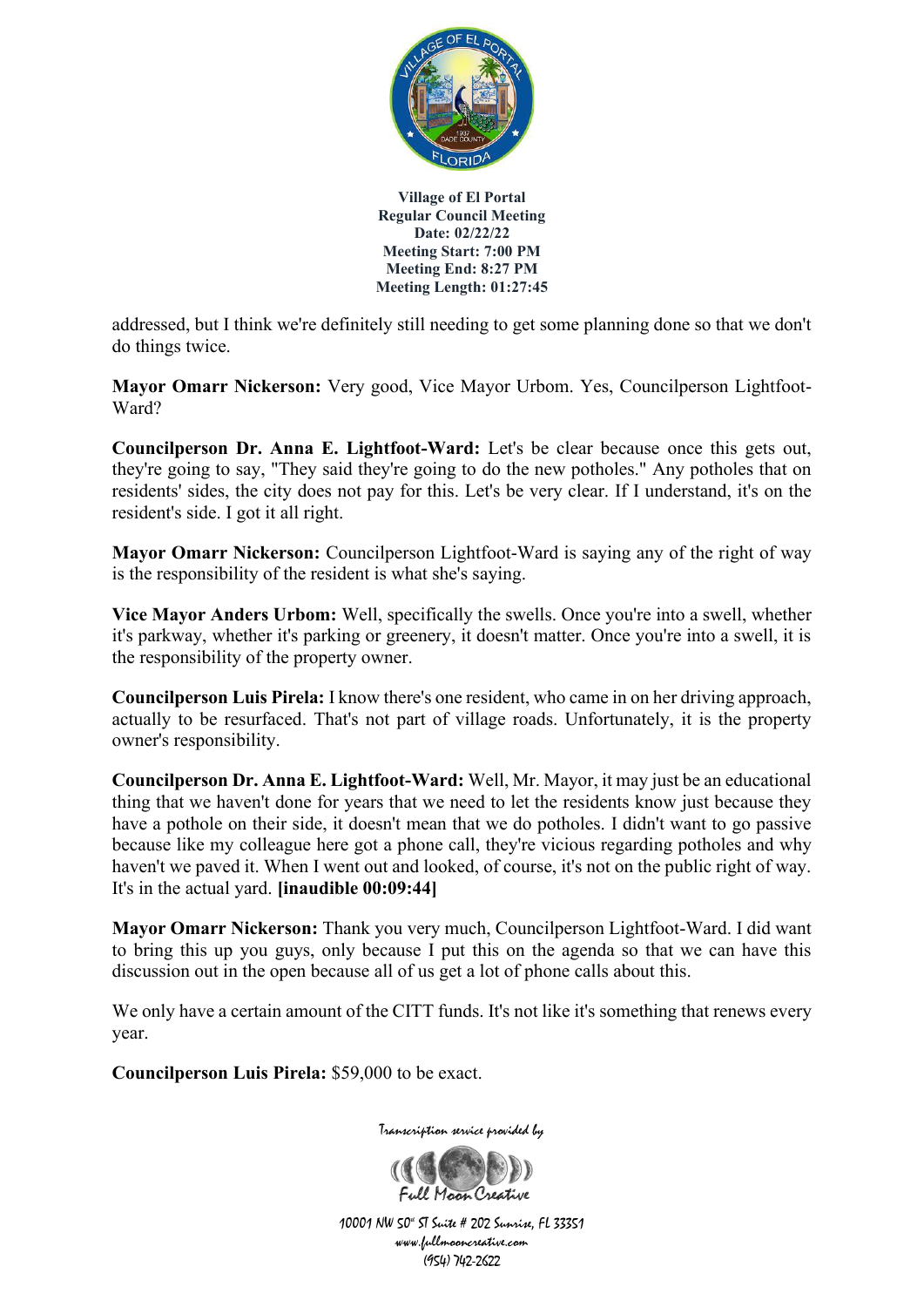

**Mayor Omarr Nickerson:** It's not something that renews every year. I did want to bring this out in the open forum and discuss it. As we're coming out of this, we understand that there is still flood work to be done, which is way more important. All right, you guys, any last questions before we move on? I'm hearing none. Let's move on to H2. H2 is the village manager contract, her salary, and PTO. Right here, you guys, this is part of what I'm trying to do as far as correcting things from the past and just catching up.

I'm just catching up with all this stuff. There's a lot of administration situations that I'm catching up on. The rest, I'll leave for next time, which you'll hear about. There's a lot of stuff in the past that have just been outdated and just not been taken forth throughout the years and we've fallen way behind on a lot of things, administratively. This is one of those things, which is the manager PTO and the manager payments, as far as her salary. If you guys remember last year, we did some of her PTO last year. Her PTO is her personal time-off payout.

**Village Manager Christia E. Alou:** If I may, just a correction. It was from 2020, not 2021.

**Councilperson Luis Pirela: [inaudible 00:11:33]** last year.

**Mayor Omarr Nickerson:** It was from 2020.

**Village Manager Christia E. Alou:** There was half of the payout.

**Mayor Omarr Nickerson:** Partial PTO.

**Village Manager Christia E. Alou:** A partial payout and there was an increase of 8% at that time. It was November 2020.

**Mayor Omarr Nickerson:** You guys saw the spreadsheet. This is here to get her current because just for so many years the council fell behind and didn't address this and just let it slide over year after year, after year, after year. We have to bring this up and bring this current. We have to show that El Portal does right by its contracts. It doesn't make any sense if El Portal doesn't follow the contracts that it gets involved in and follow the contracts that it agrees to in the past, so I just want to bring this current. Any questions or comments from the council?

**Councilperson Dr. Anna E. Lightfoot-Ward:** Yes.

**Mayor Omarr Nickerson:** Councilperson Lightfoot-Ward.



Transcription service provided by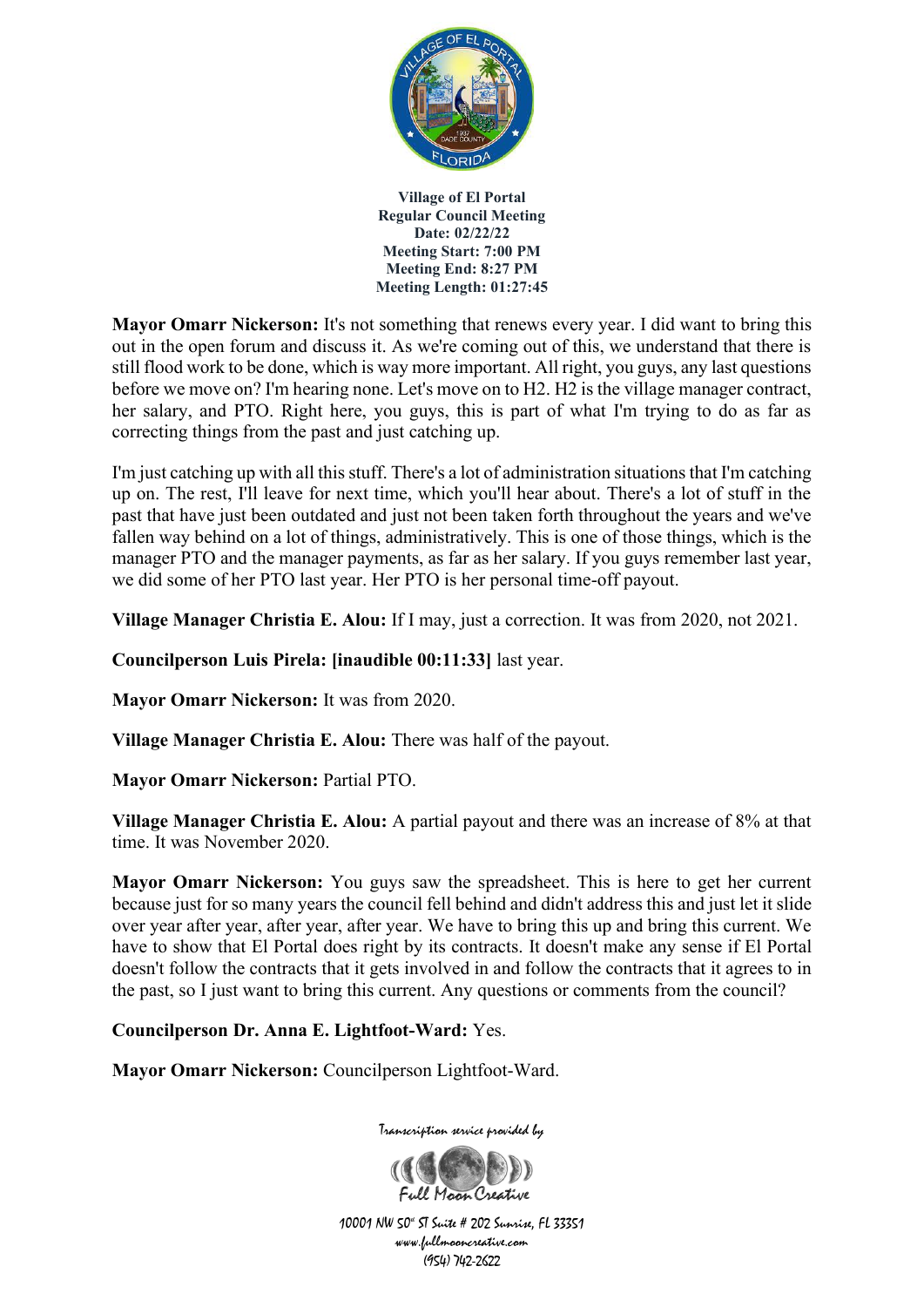

**Councilperson Dr. Anna E. Lightfoot-Ward:** First of all, she's an employee. Our manager is an employee. Why she's been held to contracted salary and PTO stuff as opposed to it being part of the budget is very worrisome to me. She's an employee and a very good one at that. This is well worth doing whatever we need to do to bring her up to speed because I was totally appalled to see that it's called contracted salary when I know that she's a civil servant, and a very good one, for the past four years.

Why are we still dealing with contracted salary? Because as you said, you're trying to clean up stuff, I do not expect to see this kind of thing on this agenda after today. I seem to have recall sitting in the audience and having the same type of discussion. Again, this is not a contract to city manager. This is an employee city village manager.

I'm with you. Let's clean it up. Let's make it so that whenever she has expenses, it's already written in the budget and we don't have to be going through this every year. I think everybody agrees with me, we do a pretty lengthy thing with the budget and to know that this is not part of it, really gave me a stomachache being a former city manager myself.

**Mayor Omarr Nickerson:** Very well said, Councilperson Lightfoot-Ward. I agree wholeheartedly. Any last questions or comments from the council before I ask for a motion?

**Councilperson Darian Martin:** I will say this to chime in. I also think that when we look at the contract, you have to zoom in on Section 4, which talks about performance. In our estimation as a council, the city manager has outperformed our expectations. If you want good employees to stay with you and stay with the city, you have to do right by that when it comes to the perks that come along with the job. I think your efforts are wholeheartedly supported by the council and I can definitely say it's supported by me.

**Mayor Omarr Nickerson:** 100%. I agree with you wholeheartedly, Councilperson Martin. Thank you very, very much for that. Any last questions or comments before I ask for a motion to make manager Alou current?

**Councilperson Luis Pirela:** Yes, I do have a question because going by the estimate or the projected that we have here on this little format you guys sent, where you're talking about bringing the manager current, are you talking about the 115 or going from the last increase of last of 2020? Because you're going way back, even passing whatever it was already passed, which was on October 2020 to increase it 8% percent, it will have been \$91,800. That's from year 2020 and on.



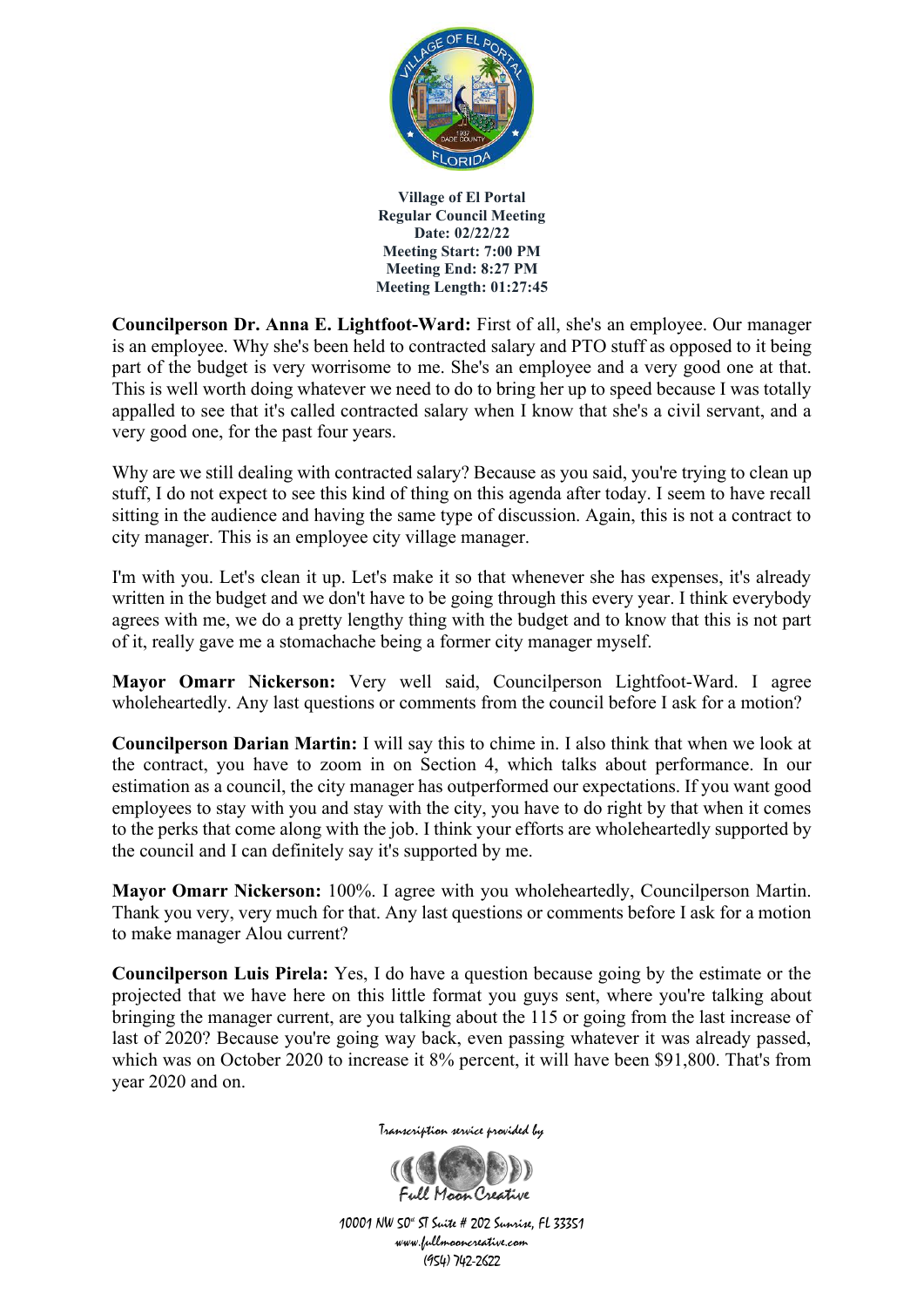

**Mayor Omarr Nickerson:** That's from 2018.

**Councilperson Luis Pirela:** No, that was 2020, when we agreed to go from 85 to \$91,800.

**Mayor Omarr Nickerson:** If 8/21/2020 would have been 107.

**Councilperson Luis Pirela:** Forget about what should have been. We agreed to whatever it was. On 2020, we agreed to increase the salary to 8% from \$85,000 to \$91,000 that past council on 2020.

**Mayor Omarr Nickerson:** No, we did PTO last time.

**Councilperson Luis Pirela:** And salary increase.

**Mayor Omarr Nickerson:** We did PTO when there was the Zoom meeting when it was myself, you--

**Councilperson Luis Pirela:** If you look at the October meeting, October 27th of 2020, that's when the council agreed to increase the salary to 8% from \$85,000 to \$91,800.

**Mayor Omarr Nickerson:** To 8%.

**Councilperson Luis Pirela:** We should start from there. You're going to increase it to 8% for this year, it should go from the \$91,800.

**Mayor Omarr Nickerson:** I disagree because you're ignoring all the years where we just bypassed her and didn't do anything. Because we try to catch up one year out of five years, doesn't mean that we should--

**Councilperson Luis Pirela:** I'm sorry, Mayor. Out of three years from then. Unfortunately, we couldn't do it before, apparently. I wasn't on the council. I just joined the council right when that happened on March of that very same year. The discussion was about the salary because it wasn't increased the prior two years. The agreement was to then increase it to 5%, plus cost of living 3% so it was at 8% from that point on and it was very clear. Now, if we were going back, overwriting what it was done so I don't know what are we doing here.

**Councilperson Darian Martin:** Mr. Mayor.



Transcription service provided by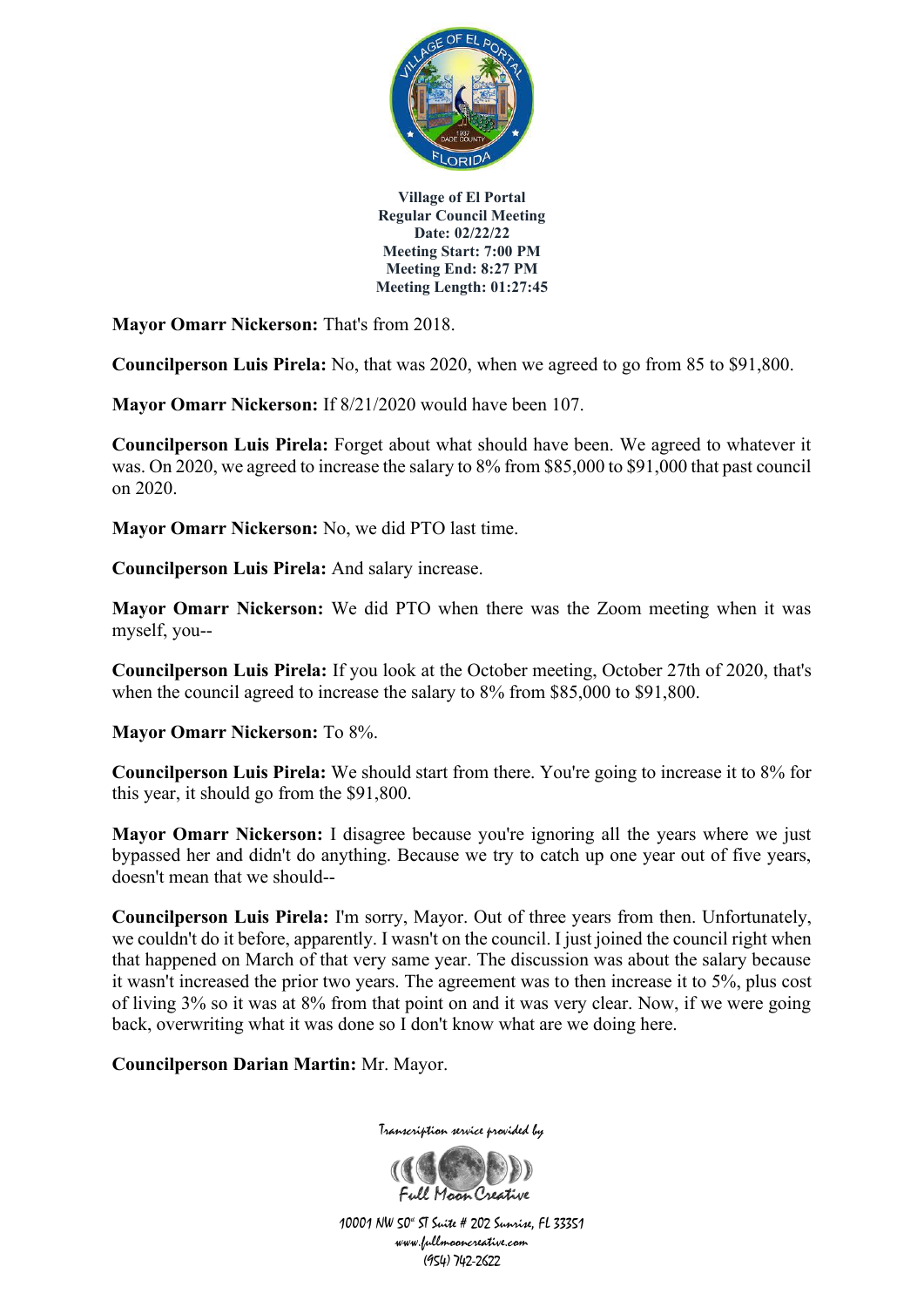

**Mayor Omarr Nickerson:** Go ahead.

**Councilperson Darian Martin:** Do you have any guidance for me as to what the average salary of a city manager is in a similarly situated city?

**Councilperson Luis Pirela:** There's no average.

**Councilperson Darian Martin:** No, our city manager is grossly underpaid.

**Councilperson Luis Pirela:** I know it is.

**Councilperson Darian Martin:** To the extent that we might want to keep it at that \$91,000. If our city manager does decide to leave and go to another city, which she's well qualified to do, and we'll probably get a tremendous amount more, we'd be losing our city manager and we will be hard-pressed to find another person to agree to do this amount of work for \$91,000.

**Councilperson Luis Pirela:** I'm not disagreeing with that.

**Councilperson Darian Martin:** I'm just saying, when we're thinking about the analysis, the analysis doesn't only start with, what 8% should we give based on whatever number? We need to think about, globally, we're underpaying our city manager. We need to do everything that we can to get her up to market rate so we can keep her in the city. I think that's something that's valuable for us to think about.

**Mayor Omarr Nickerson:** Thank you very much, Councilperson Martin. I'm in full agreement. Because we correct it one year out of all her years, doesn't mean we should ignore the other years.

**Councilperson Luis Pirela:** I don't agree with that but you can agree all you want. I think something was set on that year moving forward. Then, moving forward, we should recognize last year's, probably, and this coming year, but to go all the way back to 2018, I think it's just not right.

**Mayor Omarr Nickerson:** Thank you very much, Councilperson Pirela. I appreciate that. I do want to say for the record that our manager is the lowest paid manager in all of Miami-Dade County.

**Councilperson Luis Pirela:** We also have the lowest budget in the whole Dade County.

Full Maan Creative

Transcription service provided by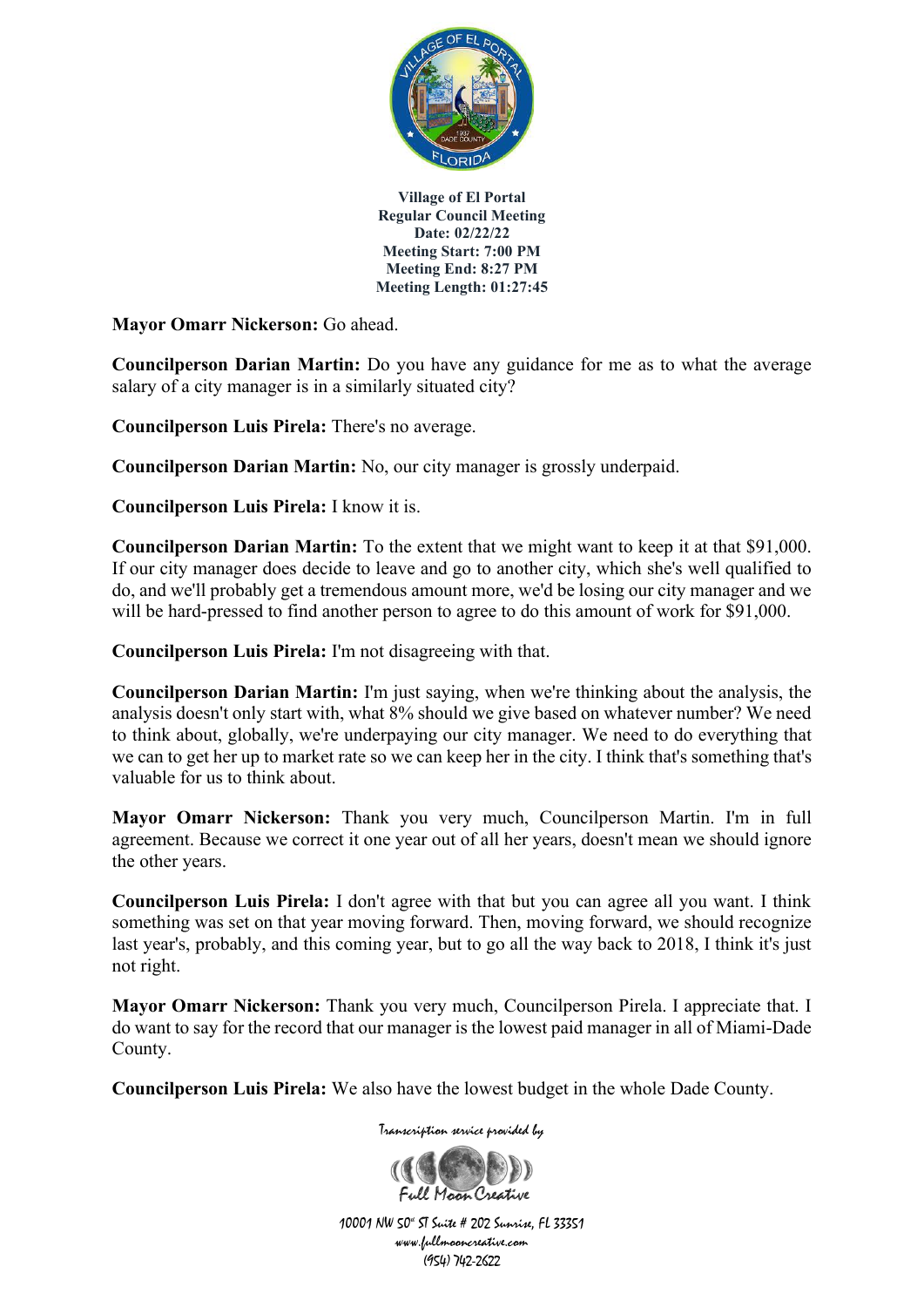

**Councilperson Dr. Anna E. Lightfoot-Ward:** Don't go there.

**Mayor Omarr Nickerson:** Do I have a motion to approve the village manager to bring her current?

**Councilperson Darian Martin:** I move.

**Mayor Omarr Nickerson:** Motion moved by Councilperson Martin. Do I have a second?

**Councilperson Dr. Anna E. Lightfoot-Ward:** Second.

**Mayor Omarr Nickerson:** Second by Councilperson Lightfoot-Ward. Madam Clerk, may I please have a roll call, please?

**Village Clerk Yenise Jacobi:** Roll call. Councilperson Martin?

**Councilperson Darian Martin:** Yes.

**Village Clerk Yenise Jacobi:** Councilperson Lightfoot-Ward?

**Councilperson Dr. Anna E. Lightfoot-Ward:** Yes.

**Village Clerk Yenise Jacobi:** Councilperson Pirela?

**Councilperson Luis Pirela:** No.

**Village Clerk Yenise Jacobi:** Vice Mayor Urbom?

**Vice Mayor Anders Urbom:** Yes.

**Village Clerk Yenise Jacobi:** Mayor Nickerson?

**Mayor Omarr Nickerson:** Yes.

**Village Clerk Yenise Jacobi:** Motion passes four to one.

**Mayor Omarr Nickerson:** Thank you very much. Moving on, next agenda item.

**Village Manager Christia E. Alou:** Thank you very much.

Transcription service provided by

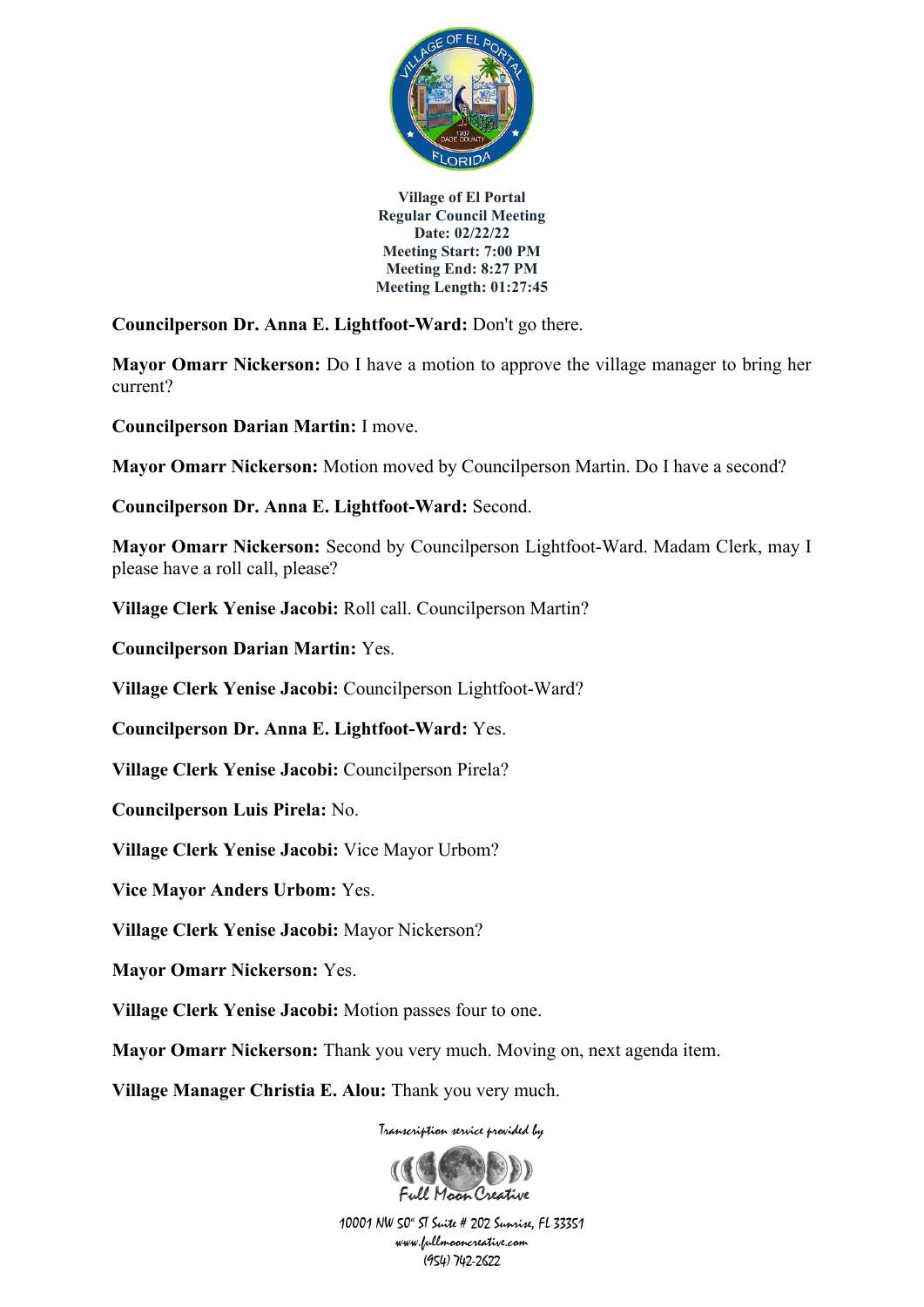

**Village Attorney Geller:** The resolutions.

**Mayor Omarr Nickerson:** Next agenda item is the resolution. The first one is resolution I1, attorney Geller.

**Village Attorney Geller:** A resolution of the village council of the Village of El Portal, Florida, of Miami-Dade County, Florida maintaining a Title VI non-discrimination policy and plan in accordance with the Civil Rights Act of 1964 to the Village of El Portal

Miami-Dade County providing for incorporation of recitals providing for an effective date.

**Mayor Omarr Nickerson:** Thank you very much Attorney Geller. I appreciate it. Is this here something that we do annually. Madam Manager, I don't know if you want to explain it. It says something annually about non-discrimination and non-gender discrimination.

**Village Manager Christia E. Alou:** Absolutely. This is a resolution related to Title VI, not title V1, report of the Miami-Dade County Department of Transportation and Public Works. It just certifies that the village continues to not discriminate based on race, religion, gender, national origin. We have posters hanging in the village hall. We also do all orientations related to EEOC rights. To continue the work that we have the MOUs we have with Miami-Dade County, we have to show that we continue to honor the Title VI requirements of nondiscrimination. This is your lead requirement from the county.

**Mayor Omarr Nickerson:** It's a basic requirement. Do I have any questions or comments from the council before I ask for a motion? Hearing none. Do I have a motion to approve resolution I1? Motion moved by Councilor Lightfoot-Ward. Do I have a second?

**Vice Mayor Anders Urbom:** I second.

**Mayor Omarr Nickerson:** Second by Vice Mayor Urbom. Madam Clerk, may I please have a roll call, please?

**Village Clerk Yenise Jacobi:** Roll call. Councilperson Martin.

**Councilperson Darian Martin:** Yes.

**Village Clerk Yenise Jacobi:** Councilperson Lightfoot-Ward.



10001 NW 50<sup>\*</sup> ST Suite # 202 Sunrise, FL 33351 www.fullmooncreative.com (954) 742-2622

Full Maan Creative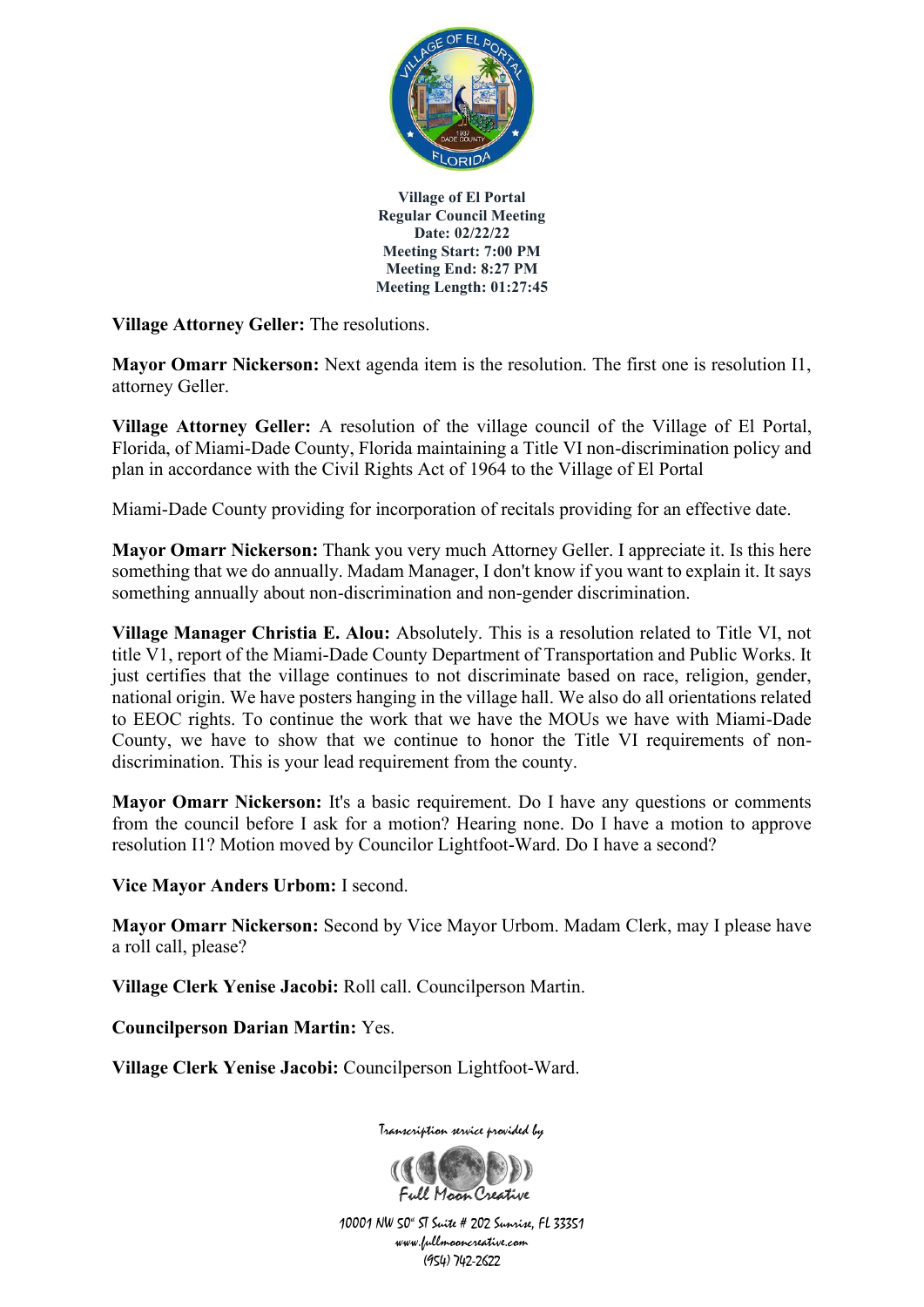

**Councilperson Dr. Anna E. Lightfoot-Ward:** Yes.

**Village Clerk Yenise Jacobi:** Councilperson Pirela.

**Councilperson Luis Pirela:** Yes.

**Village Clerk Yenise Jacobi:** Vice Mayor Urbom.

**Vice Mayor Anders Urbom:** Yes.

**Village Clerk Yenise Jacobi:** Mayor Nickerson.

**Mayor Omarr Nickerson:** Yes.

**Village Clerk Yenise Jacobi:** Motion passes. Five to zero.

**Mayor Omarr Nickerson:** Thank you very much. Appreciate that.

**Attorney Geller** Resolution of the village council, the village of El Portal, Miami-Dade County Florida approving change order number one for El Jardin Stormwater Improvements, CAS Project number 17-1970 to the village of El Portal, Miami-Dade County, providing for incorporation of recitals providing for an effective date.

**Mayor Omarr Nickerson:** Thank you very much. Madam Manager, this is for outstanding, I believe it's a little over \$5,000. We do have Southeastern here. We also have our engineering firm, Craig A Smith here. Are there any questions or comments? Does anybody from the county need clarification? I'm not going to invite them up just to do a presentation for nothing. Madam Manager, if you want to take it away.

**Village Manager Christia E. Alou:** I'd like to just describe the project. Once the El Jardin Phase I Stormwater Improvement Project was completed in January, there was a little residual funding still remaining in the account, in the grant. We saw fit to utilize those funds for repaving of the roads to put them back. In fact, to improve them more than what it was. We were to restore the roads. They were in such dire need of resurfacing that we chose to use those additional funds, the funds that we hadn't expended to repair those roads.

With that, we had to use a little bit of our surtax funds, our road repair funds to supplement that to do a change order with Southeastern Construction to repair those roads. They've been

Transcription service provided by

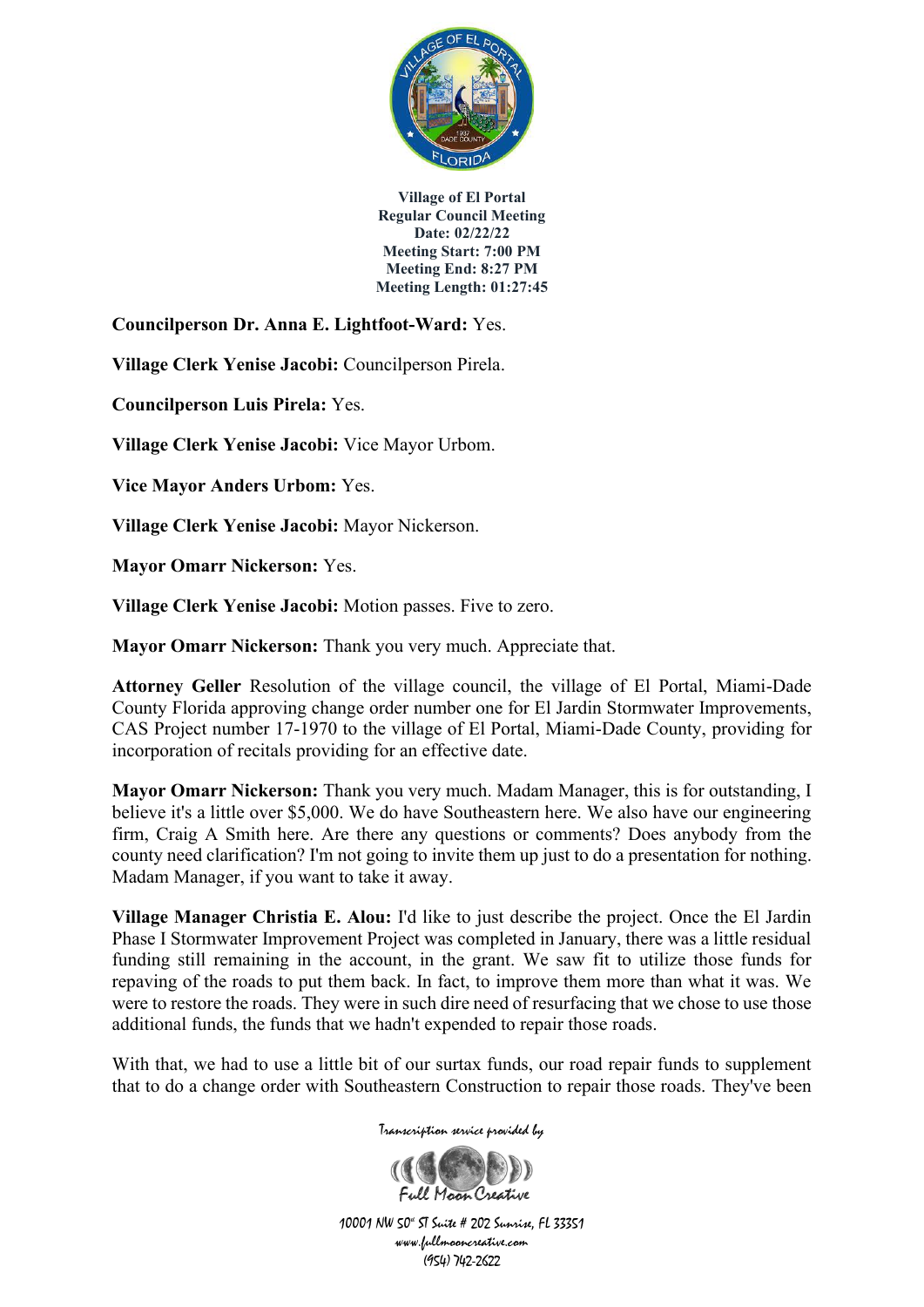

paved. They look fantastic. We got the change order and the numbers from Southeastern. Thereafter, maybe a week or two ago, we got a contact that there was additional funds expended.

They were not brought to us, to me or to Craig A Smith Associates Senior Engineer Orlando Rubio as project manager but they were brought after the fact, after the work was done. They are here to request the additional funding. I stated that it exceeded my spending authority and thought that it'd best be addressed at the council level so that he can explain what those funds are needed for. I don't know what they are. I have not seen any documentation from Southeastern about these additional funds. I want to invite them to come and speak about it.

**Mayor Omarr Nickerson:** Councilperson Pirela. Councilperson Pirela?

[silence]

**Mayor Omarr Nickerson:** If you may say your name and address for the record first.

**Ferddie:** My personal address?

**Mayor Omarr Nickerson:** Yes. Your name and your personal address.

**Freddie Vargas:** My name is Freddie Vargas. I work for Southeastern Engineering Contractors. I live in 9581 Fontainebleau Boulevard Apartment 608, Miami, Florida.

**Mayor Omarr Nickerson:** Freddie, Mr. Vargas, if you may, please explain to us the additional \$5522, why did it come up, and where does it come from?

**Freddie Vargas:** Basically, I just want to have cleared that our company made a mistake on quoting for that job. We're just kindly asking for assistance if possible. Having that said, we should have stated the possibility incurring of additional asphalt to be as a zero layer or a leveling layer underneath the back then proposed asphalt. Now we installed two inches of asphalt.

The change order was proposed to **[unintelligible 00:25:49]** take out the, back then, existing two inches which weren't on the best conditions, let's say, and placed a new one. Now, when you cannot guarantee the conditions of an existing road base, where you have no idea, it's good to have to state there's a possibility of incurring of additional asphalt for leveling before placing the two inches of asphalt.



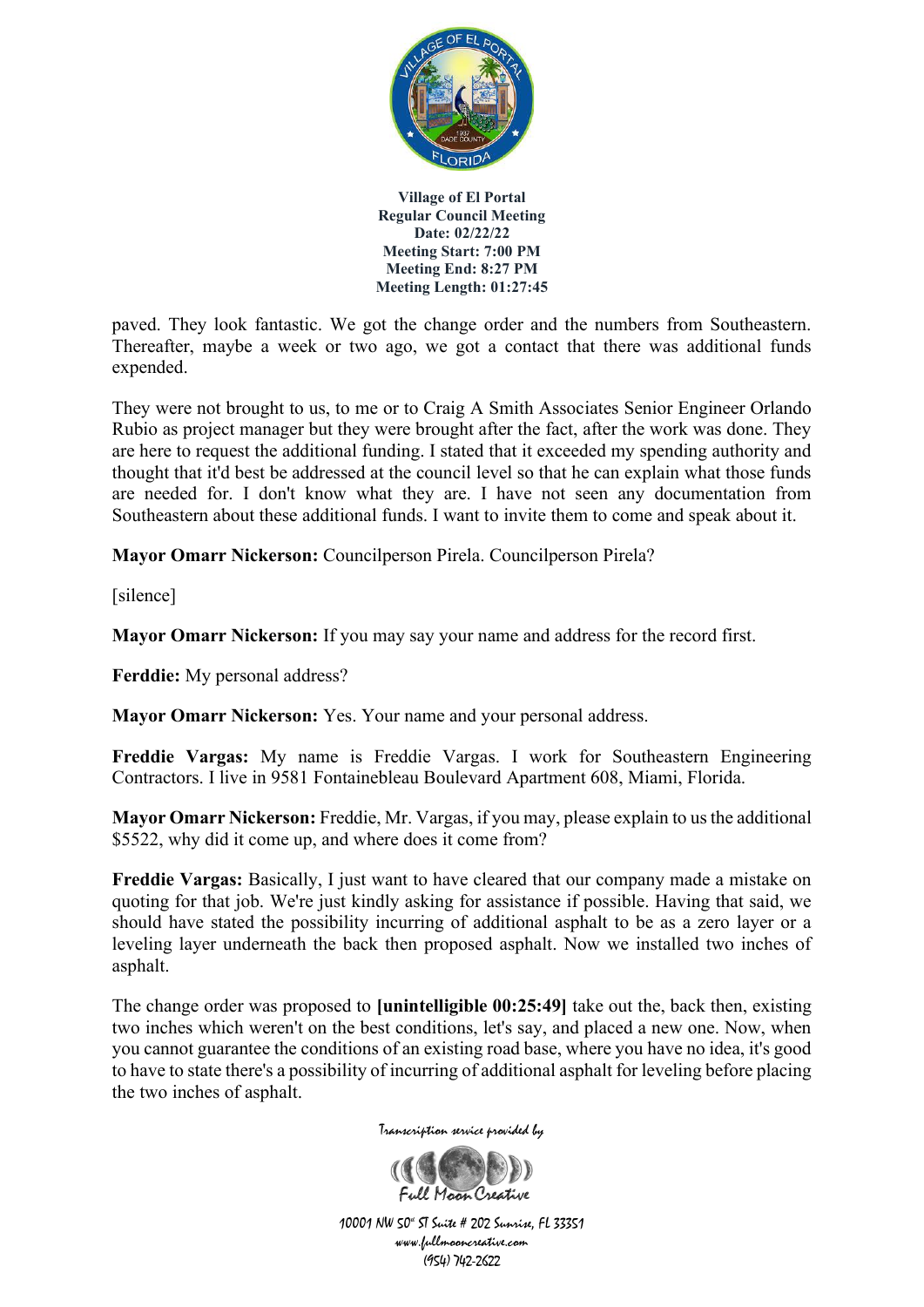

We failed on presenting that to our customer. Having that said, we're just here, kindly asking, if possible, for assistance on covering that additional \$5200 cost which comes from the about two 20-ton truck and something else of asphalt. I can give the right numbers and submit the right quantities to the engineer for its approval, if approved.

**Mayor Omarr Nickerson:** Thank you very much, Mr. Vargas. Council. Yes, Councilperson Lightfoot-Ward.

# **Councilperson Dr. Anna E. Lightfoot-Ward: [inaudible 00:27:06]**

**Freddie Vargas:** Vargas.

# **Councilperson Dr. Anna E. Lightfoot-Ward: [inaudible 00:27:14]**

**Freddie Vargas:** The thing is that it's also true that we had to notify the engineer's office. Our crew on site to the call in order to guarantee a better outcome for the city and we just decided to have the road on the best conditions **[unintelligible 00:28:13]**

## **Councilperson Dr. Anna E. Lightfoot-Ward:** I yield.

**Mayor Omarr Nickerson:** Thank you very much Councilperson Lightfoot-Ward. Anybody else from the council? Vice Mayor Urbom.

**Vice Mayor Anders Urbom:** This is where I certainly don't have expertise. All I have is my own personal experience. My own personal experience is not in this industry. My own personal experience is in hospitality. Throughout my life, I've just been amazed at how many other industries, other than hospitality, specifically restaurants for, not so much hotels but more restaurants.

I've been consistently amazed throughout my life at how many industries are able to, I don't know, get subsidized, ask for assistance. Say mea culpa and have everything fixed. The one thing that about COVID that was not surprising to me at all was that the hospitality industry was completely hung out to dry. Nobody on this planet has ever valued a hospitality worker.

I can tell you that from 25 years of experience starting as a dishwasher in the business. What my point in all this is, I'm not sure what the prudent thing to do is because I am partially exhausted from watching other industries getting bailed out for mistakes. Has anybody heard of a restaurant getting money from the government to keep them afloat? Has everyone said,

Transcription service provided by

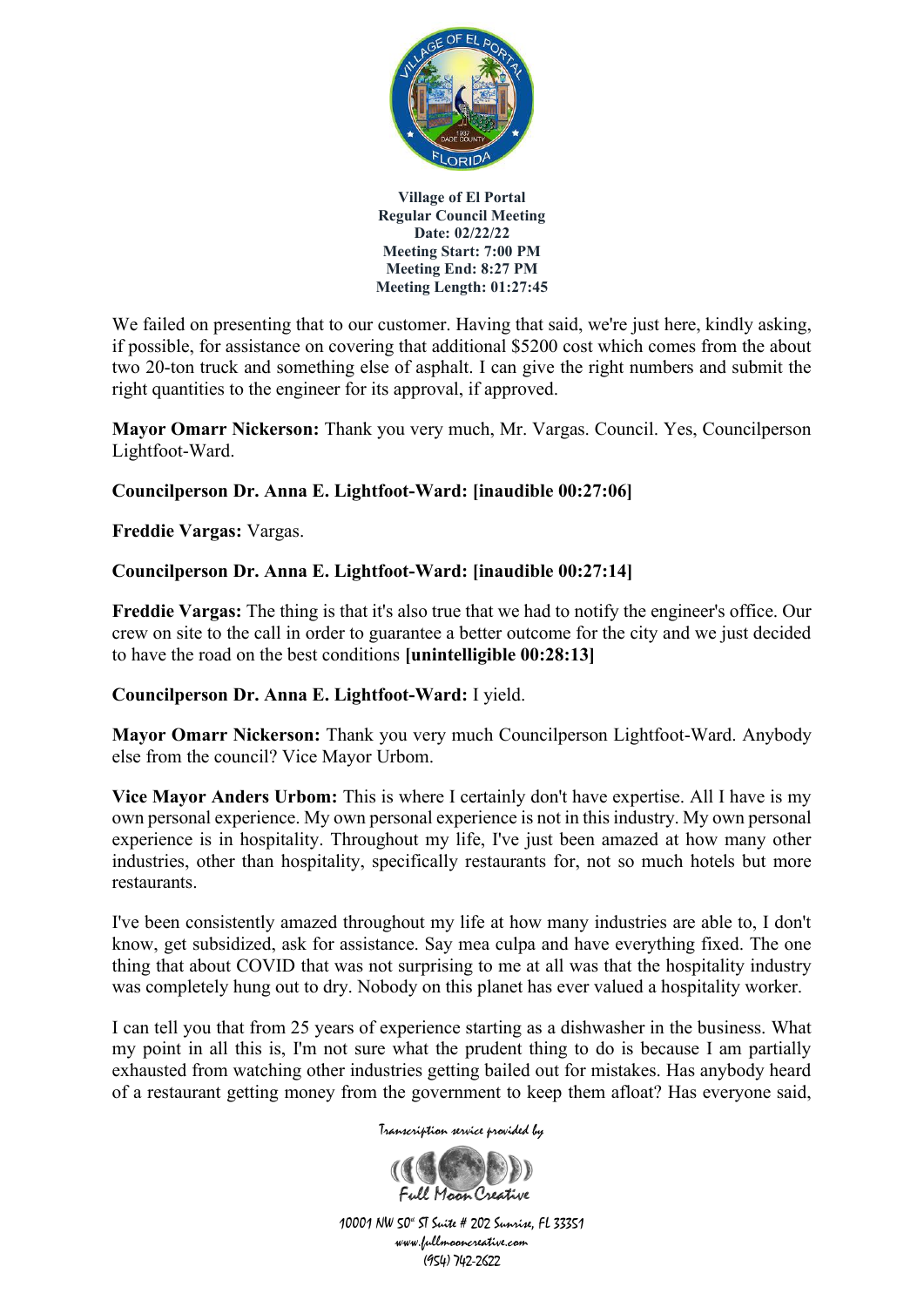

"Oh, man. You know, I like that place. I'm sorry it's not there anymore" Personally, I just continue to be astonished at how

businesses are able to get bailed out. It's beyond frustrating. To me, I appreciate that the work was done correctly. I appreciate councilperson Dr. Lightfoot-Ward's comments to that effect. I agree with her comments to that effect. I'm glad that that was a decision that was made even at the risk, right risk, of not being made whole in that decision, right?

I certainly weigh that heavily, but I cannot sit in front of this microphone and not bring it to everyone's attention that, are you responsible for your business or are you not? This might be a little personal for me, which is why my words are probably felt to be a little bit harsh this evening because way before COVID, when I was, what you call a child, at age 19, 20, 21, I witnessed this behavior of industries being able to just be saved from decisions while you watch, anyone who's ever worked in food service, just completely be left out in the cold, naked and homeless really.

If you really analyze the poverty level in this country you'll find a great many people who exist on that border, one foot on poverty, one foot outside of poverty, working in the hospitality industry. Again, I say that the one thing about COVID, that was not surprising, was watching the hospitality industry get smashed in the face and nobody think twice about it or anything else. My question, I guess, is really for the council, maybe for the legal representation we have. What is the prudent thing to do, not just historically but legally possibly?

Do we have an obligation to make them whole? Is there any negotiating room in this? Say, "We'll offer to get you this far." Personally, sometimes I am truly baffled at the brazenness of businesses to say, "Oops, can you fix it for me," when I'm just telling you I've witnessed people put on the street and made homeless overnight with people who patronize that business saying nothing more than, "Gee, that place was nice. I'm sorry it's not there anymore."

I'm a deeply empathetic person. I want to help everybody, I really do, but at the same time, I come from a business where you sink or you swim. You don't have anybody handing you a parachute or fixing your books for you. You get it right, you do the correct work and on top of that I've seen a lot of businesses that were put out of business by **[unintelligible 00:33:29]**, but that's a whole other situation.

My question I guess is to the council, or perhaps to our legal council here tonight, what would be advised that we do? I agree with Dr. Lightfoot-Ward's comments. I am also very glad and I

Transcription service provided by

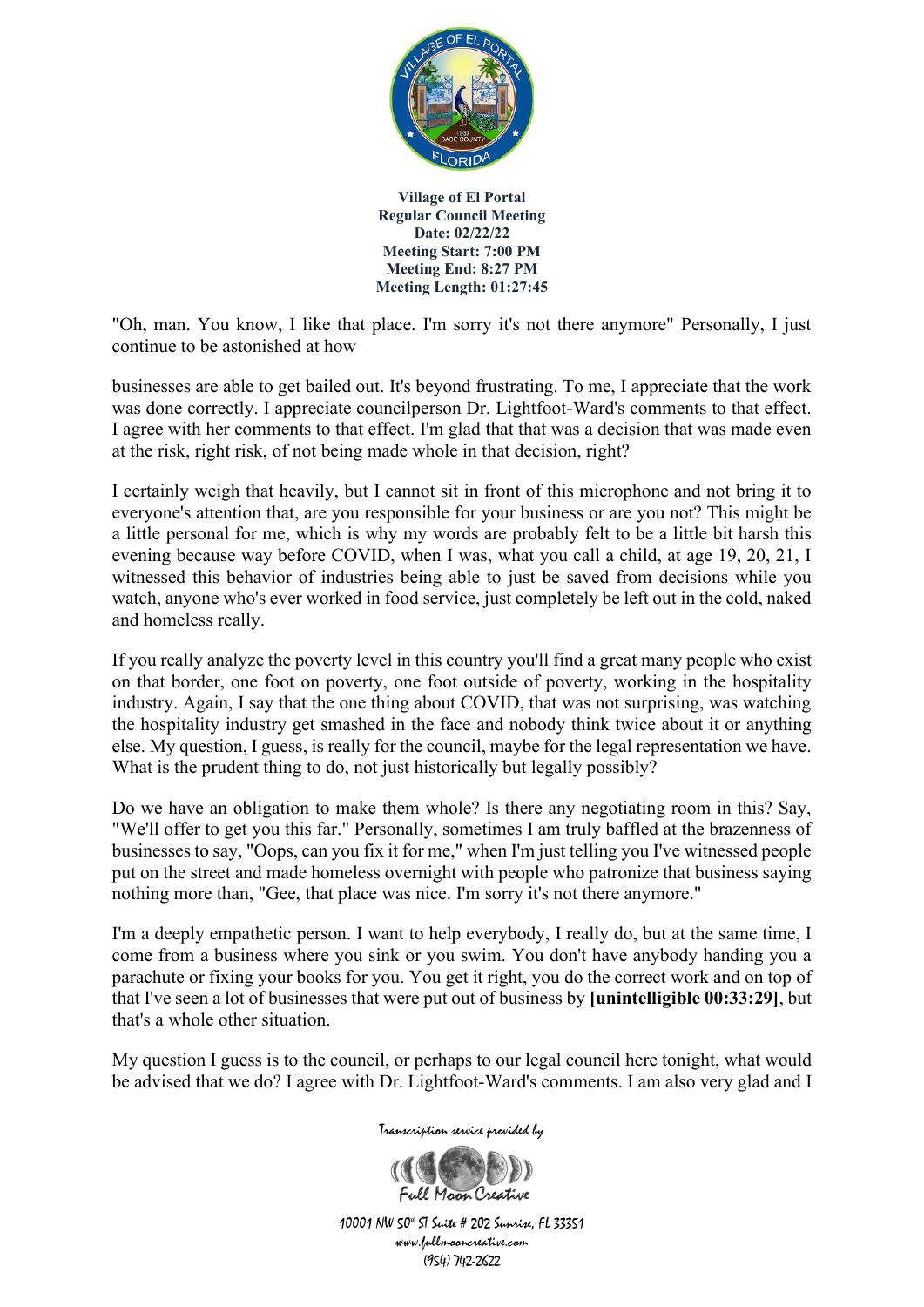

do weigh that heavily that a correct decision to do a job properly was made. I would just like to know what advice we would have to say, "Okay, this is how far we should go to make a whole for them."

**Mayor Omarr Nickerson:** Did you want attorney Geller to respond?

**Attorney Geller:** Repeat the question, please?

**Vice Mayor Anders Urbom:** Attorney Geller, do we have an obligation to make this company whole for their business decisions? That's as succinctly as I can put it. Do we have any obligation to do this for this company?

**Attorney Geller:** The work that they're asking is, as I understand it, is not for the contracted work it's for extra work. Now, if it's for extra work, that wasn't contemplated by the original contract, and we don't want the work done, we should be able to decline unless for some reason they've actually already done the work. Now, if they did the work with our permission that would be different, but if not my understanding is this is not an overrun for the work that was contracted for. This is additional work not contemplated in the original contract. That's my understanding.

**Mayor Omarr Nickerson:** Excuse me, Councilperson Pirela?

**Councilperson Luis Pirela:** Where's it kind of an overwrite?

**Village Manager Christia E. Alou:** This is additional work.

**Attorney Geller:** Can you repeat that?

**Councilperson Luis Pirela:** In a way, it's an overwrite because the work was contemplated. We got a quote, we actually got two quotes. We worked with them, it was a little less than the one we used prior, and it was for the same scope of work. It was just that it needed an extra work that the contractor didn't contemplate?

**Village Manager Christia E. Alou:** Let me add a little bit of clarity. The original grant was for the stormwater improvement and to restore the road to the way it was before, but the way that the road was before was abysmal. We had a little extra money, we thought, "Let's utilize it best for our residents.," as opposed to giving it back. We added to those funds to get this additional work. This was not a part of the original contract. We have our engineer here, our



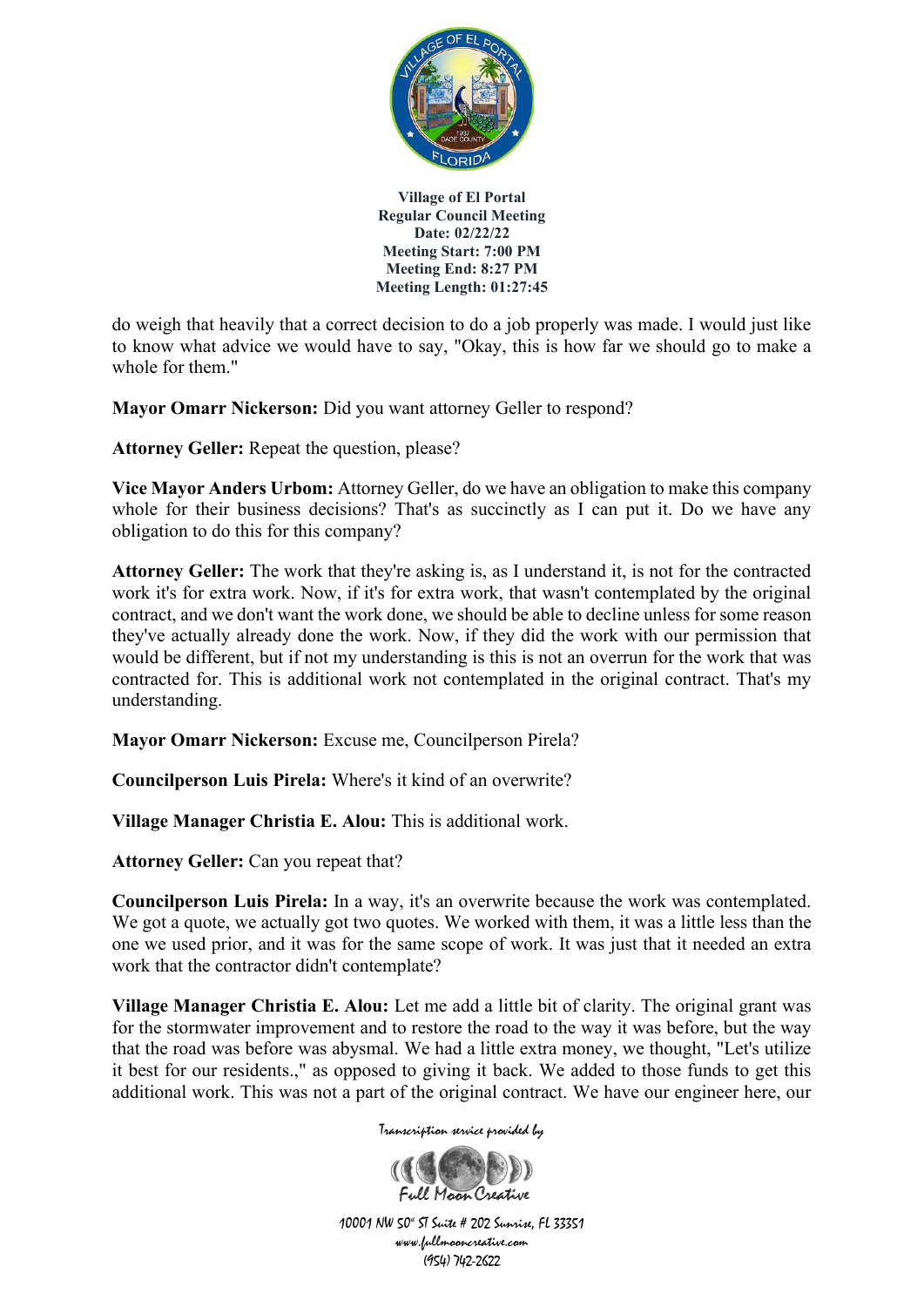

engineer and consultant Orlando Rubio, who can add a little more engineering expertise to this.

I also want to add Mr. Harry Topenfield is here. He's our new CFO, he's not the village attorney but I asked him to sit up here close and personal to us. I'll introduce him a bit later. I know Mr. Geller is here via phone and can address this. If Mr. Rubio can come forward and maybe speak to the actual engineering aspect of what was anticipated, and what was expected of the original grant.

**Vice Mayor Anders Urbom:** I'll just clarify my question and to say, is this strictly a matter of missing something in the bid? I guess that's what I'm asking. In the original bid of this job, is this simply a matter of missing, "Oh, we didn't realize that that would be a step in the project and we just missed something in the bid," or is this something that's a little bit different. Its own kind of thing and beyond that.

**Councilperson Luis Pirela:** Can I put an example? The engineer is going to talk. I was going to ask him to come up because you have more experience of working with contractors and what needed to be done on that road. To make it clear, my point is there was a supervisor in that project that the contractor was working directly with. It was Cass and then the Village. They didn't notify none of them to go ahead and do whatever they did. I appreciate it, again, the work--

**Orlando Rubio:** I'm Orlando Rubio from Craig, Smith & Associates, senior engineer from the firm and the project manager for the El Jardin phase one improvement projects. Basically, any additional work where they'd be owner-directed or for unforeseen conditions, there's a process. That process starts with the contractor finding something in the field, contacting us, the engineering record, through my field reps.

We sit down we try to figure out a solution, we come back to the owner, "This is what we found. This is the solution. This is what it's going to cost, or it's not going to cost anything," or whatever. That process gets approved, it goes to the proper channels. That's in the contract. Again, this is a good outfit; they've done work for us in the past. I mean, they understand this.

On this job, yes, the asphalt was in pretty bad shape. We had monies left over from the original stormwater grant that we could use for the pavement work, and we had a little bit more. We needed CITT funds to cover the additional monies for that. We got three prices. SEC still had the best price so we went forward with that, with the two-inch mill and the two-inch asphalt.

Transcription service provided by

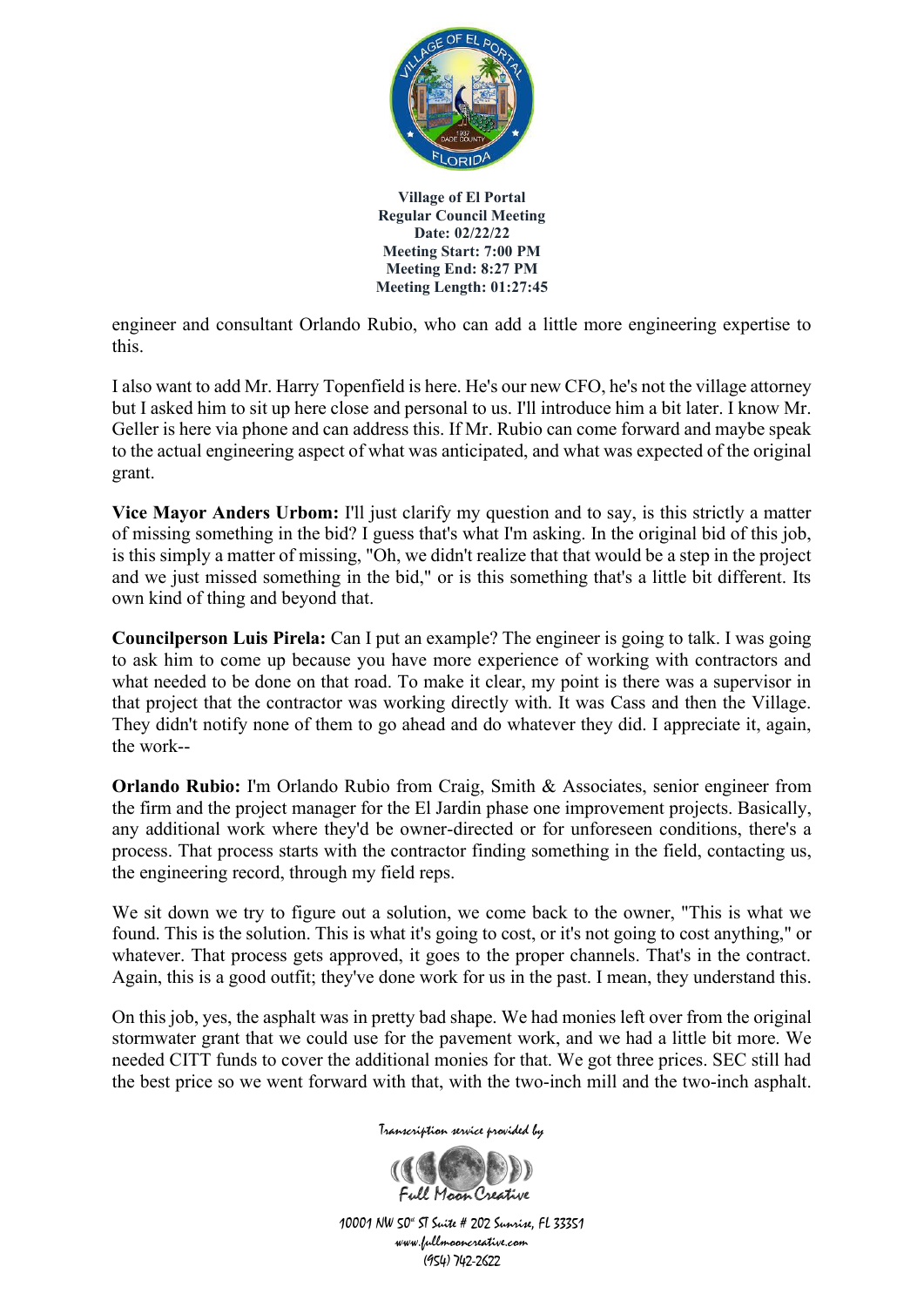

My field rep was in the field. He wasn't notified of any additional service that needed to create the quality of product that SEC is claiming. Again, I'm not saying what they're claiming is illegitimate but he wasn't asked and I didn't get an RFI. If you want to say, they proactively did something to cover the warranty of the product, but it didn't go through proper channels. I can't sit here and tell you to approve something that didn't go through proper channels.

That's why it has to go around us now because we couldn't say it needed the work, but it's just something that just didn't go through us so I can't tell you to approve it when we didn't say it needed it.

**Mayor Omarr Nickerson:** Thank you very much, Mr. Rubio. Anyone else from the council?

**Vice Mayor Anders Urbom:** In all of this, how much exactly are we talking about here?

**Mayor Omarr Nickerson:** \$5,522.

**Vice Mayor Anders Urbom:** Okay. This coming from now needed from general funds. Is that right?

**Mayor Omarr Nickerson:** It will be coming from the general funds.

**Vice Mayor Anders Urbom:** Okay, because there was another amount but we were able to cover that with the existing grant money that would have only been able to be used for this project anyway, is that right?

**Village Manager Christia E. Alou:** Absolutely.

**Vice Mayor Anders Urbom:** Okay, so we were able to max out the grant, right?

**Village Manager Christia E. Alou:** Add from CITTS.

**Vice Mayor Anders Urbom:** I don't know if I like, but I appreciate what you're saying in terms of warranty of the product, right? To make the product meet the standard of what was the expectation, right? That's what you're saying, is the company took proactive-- That's what they did proactively. Whether it went through the right channels or not, as far as the work itself, they proactively did what was necessary to ensure that the product was up to the standard of what the expectations were. Is that right?



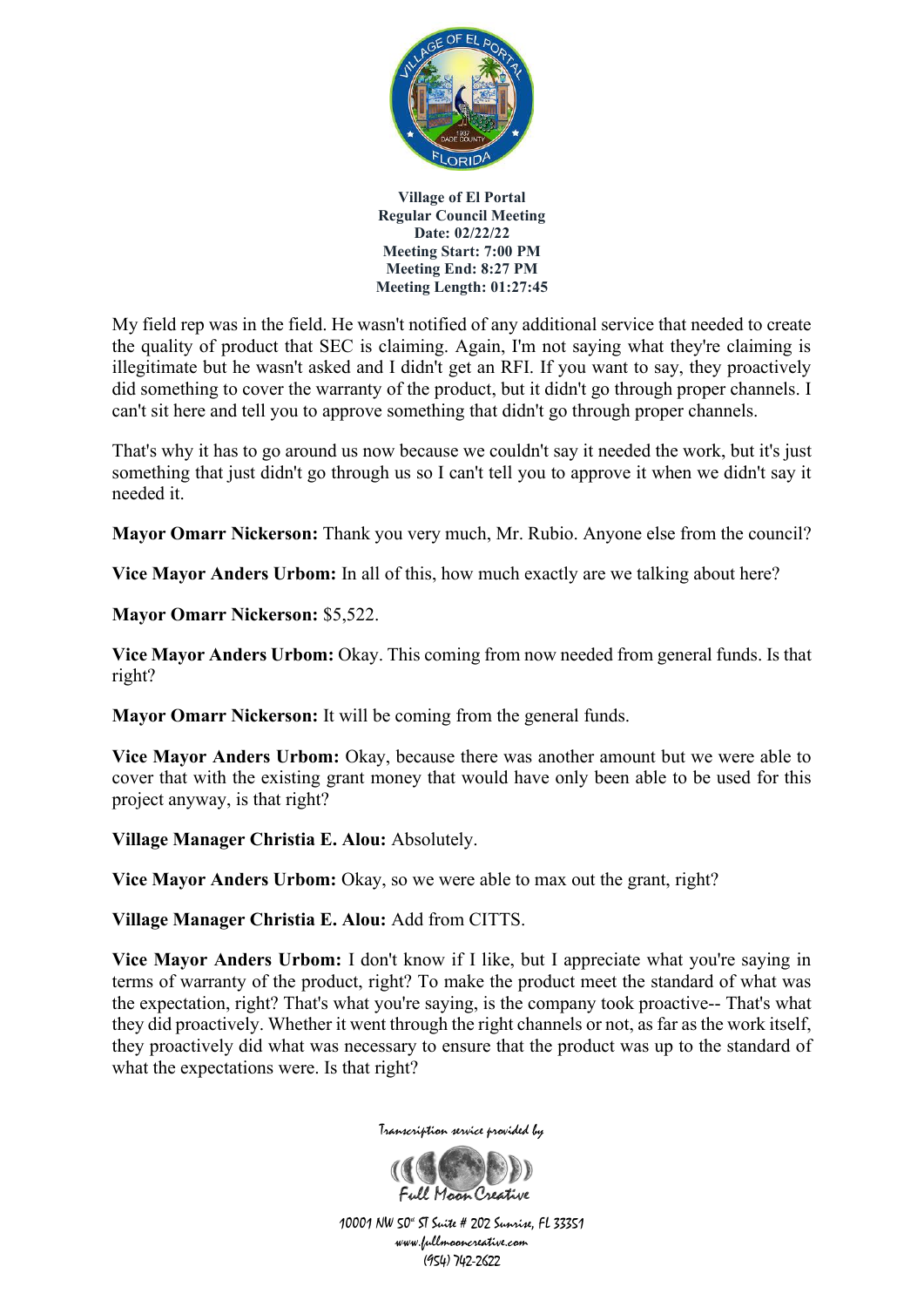

**Orlando Rubio:** Yes.

**Vice Mayor Anders Urbom:** Okay. Then we're talking about 5,000 and change coming from the general funds. Now, what was the additional amount that came? The grant was not fully realized, with a little bit of money left over? How much was it?

**Mayor Omarr Nickerson:** 25. I believe it was 25.

**Vice Mayor Anders Urbom:** 25,000?

**Village Manager Christia E. Alou:** Right.

**Vice Mayor Anders Urbom:** Now, there's still an additional five in change?

**Village Manager Christia E. Alou:** 5000.

**Vice Mayor Anders Urbom:** Out of 32, I think I saw, right?

**Mayor Omarr Nickerson:** 31.

**Vice Mayor Anders Urbom:** 31? Okay. They were able to at least already to get to 25, is that right? We're looking for that last five and a half.

**Village Manager Christia E. Alou:** Yes. Okay. All right. Thank you for the clarification.

**Vice Mayor Anders Urbom:** No problem.

**Councilperson Darian Martin:** I have one question.

**Mayor Omarr Nickerson:** Yes, Councilperson **[unintelligible 00:42:09]**.

**Councilperson Darian Martin:** You made the statement, and you said that you couldn't verify that they actually did work that was necessary to warranty the product because your outfit wasn't notified that there was an issue. We have no real concrete third-party verification that some work was necessary to account for that additional \$5,000 outlay.

**Orlando Rubio:** Right. What we would do with asphalt work. To compare notes, we'll get the truck tickets and they'll give us the tonnage of the asphalt that was brought to the job. Mind



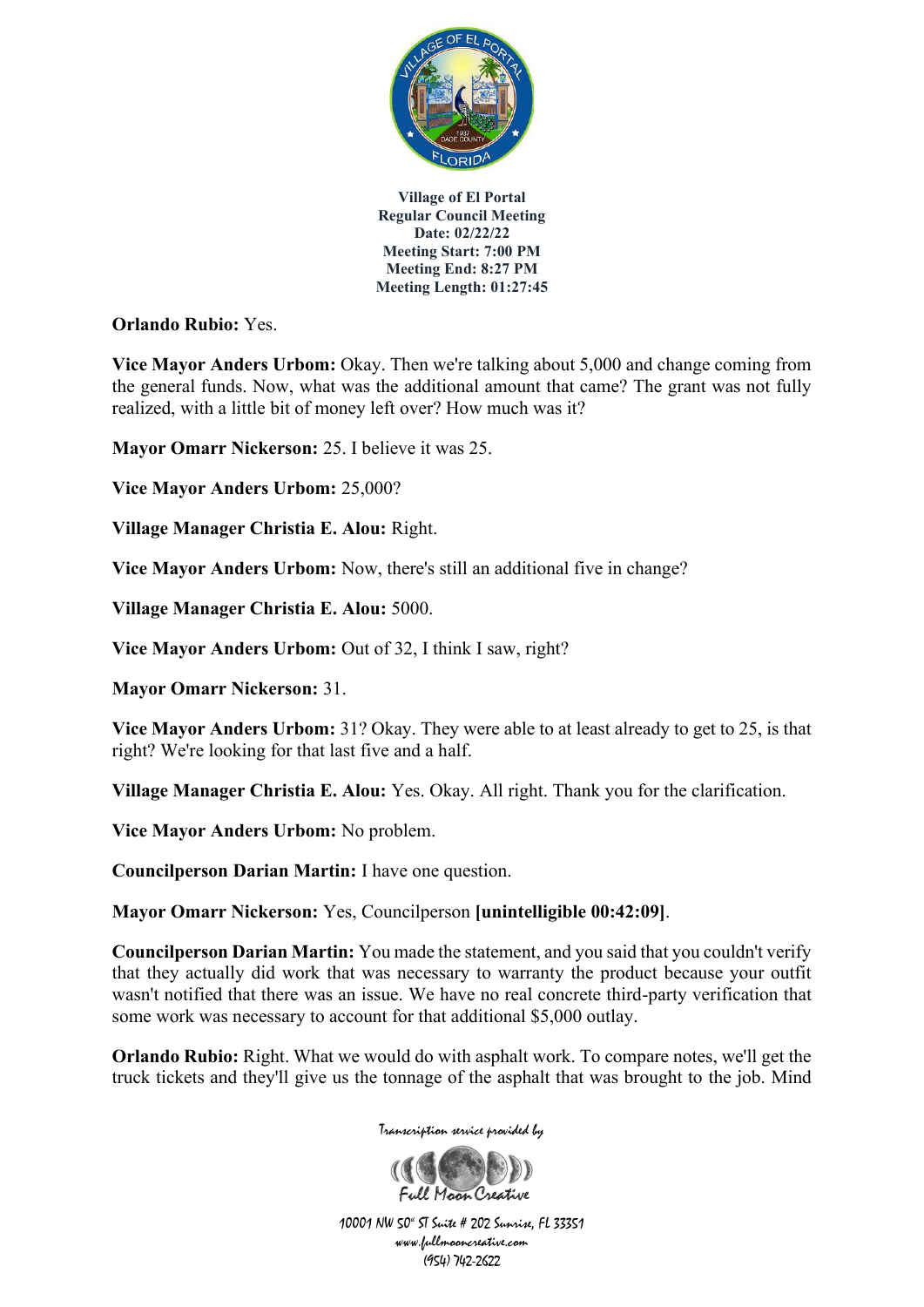

you, their pricing was based on square yardage, but as we have formulas to back-calculate what the total tonnage was, what the total square yardage was to figure out what was done for that. We can verify that, but again we were never told of that until everything was done.

**Councilperson Darian Martin:** Okay. I think the fear for me is that we've all heard of businesses where their business practice is to come in low and then just change order of the municipality to **[unintelligible 00:43:31]** What I want is some sort of confirmation or comment from you as to whether or not this is the only thing that needs to be changed, or was miscalculated, or whether a month down the road something else would have popped up. How certain are you now that this is the only thing that needs to be changed?

**Freddie Vargas:** Well, the installation of the asphalt already took place on February 1. We performed the mailing the day before. Because the job it's already completed, we're certain that there's no additional costs. This is something that when we removed the original layer, that's something that you find out.

**Councilperson Darian Martin:** Was there any particular reason why the process that are representative. Could you remind me of your last name, please?

**Rubio:** Rubio?

**Councilperson Darian Martin:** Mr. Rubio. thank you so much. Nice to meet you. Is there any reason that you can articulate as to why the proper procedure that Mr. Rubio outlined wasn't followed by the representative from your company to let us know that there was something that needed to be changed?

**Freddie Vargas:** I can say that a decision had to take place back then fast because you have the pressure of your subcontractor which is something that entails to the contractor. The engineer has done a great job through this project, and between just installing the two inches of asphalt and not having a level road, or just doing the right thing even though we had the chance to take the bullet, which we don't mind because I just want to say that we've been working since the '80s, the company.

It's just taking care of the relationships with our customers. Either way, we just felt that the right thing was to do that leveling layer, and whatever the outcome we don't regret, and we foresee to have a long relationship with the Village of El Portal and the engineer's office.



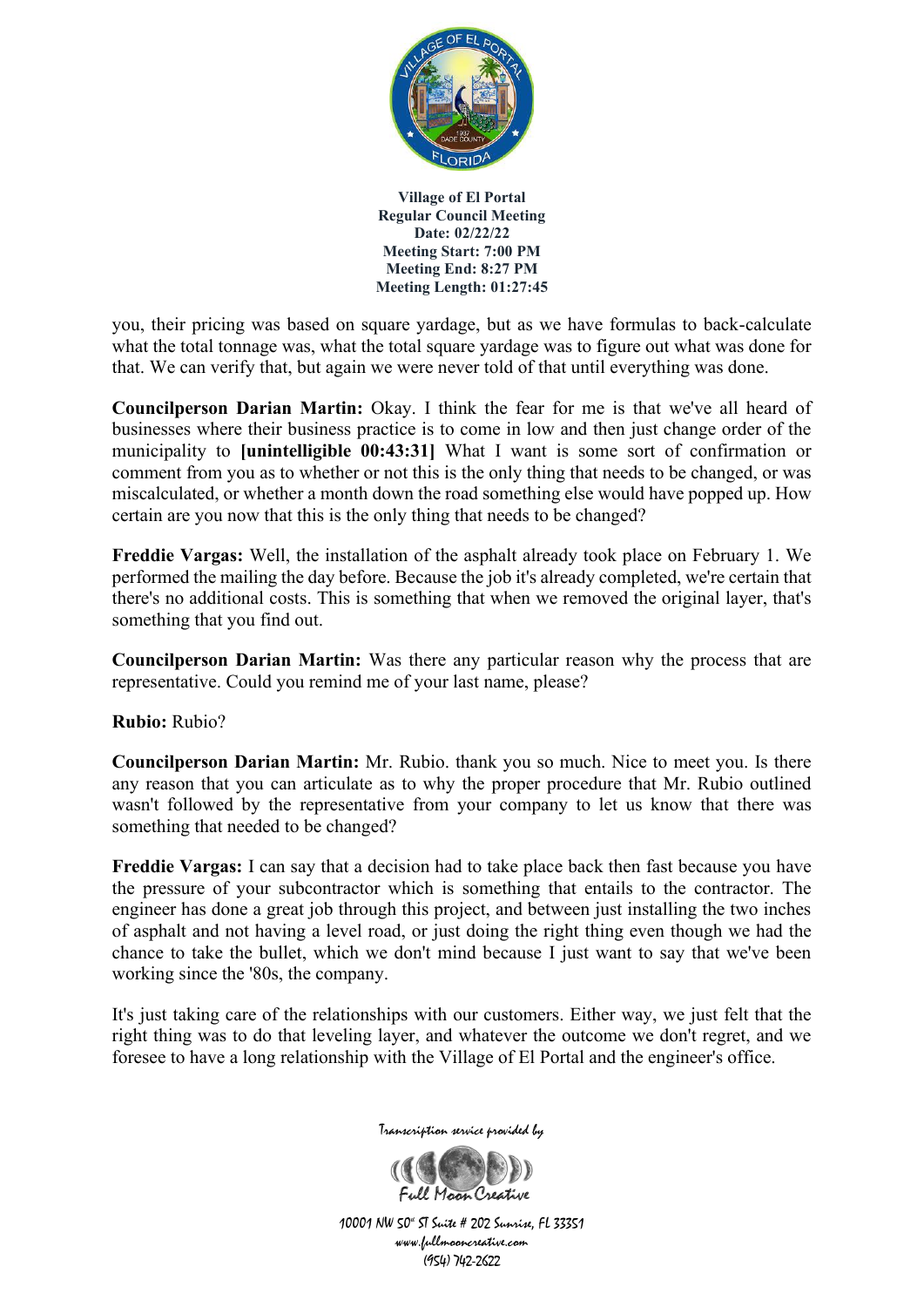

**Orlando Rubio:** Back to your question. They've been on our jobs before, and they've been low bidders. We like to work with contractors that are solution-oriented, not change orderdriven. I don't think SEC is change order-driven. We try to stay away from those outfits.

**Councilperson Darian Martin:** Okay. Well, that's a good piece of information to know.

**Orlando Rubio:** That's how we look at it.

**Village Manager Christia E. Alou:** I'd like to add something too about SEC Southeastern. They've stayed on target. They were responsive every time I called. Every time a resident had an issue. They had a lot of issues, and I don't know that everything was resolved, but they would be out there talking with residents and trying to do their best to resolve all issues. They were responsive, they were timely, and they got the work done. Never many complaints.

I know there had been complaints, but I think that was just based on the-- We're in COVID times and material and all the things that come with that play a big part of that, but they were easy to work with. I'm not against them at all, but I just feel like we'd already made such a change in terms of just adding the extra. I didn't feel comfortable and obviously, our engineer didn't either in that we weren't consulted about additional funds. That's why it's important to bring that to you all.

**Mayor Omarr Nickerson:** Absolutely. I just want to say also for the record that, from the very first meeting, Madam manager and Mr. Rubio, we had with them when we are here, they were always open, and they always were accepting of whatever we said. Madam manager, you know you and I get all the phone calls after hours. Even when we get phone calls from the gas line situation that happened. We were getting phone calls late about that, and we had to deal with that type of stuff.

You guys stayed there on the job on the site. Into the night when we're dealing with a gas line situation things like that. You guys didn't leave until everything was done. Everything was taken care of, and I do appreciate that. For those reasons, your customer service aspect to it I really do appreciate throughout this entire project.

**Vice Mayor Anders Urbom:** Then I would move to meet him halfway and support 2750.

**Mayor Omarr Nickerson:** Is that a motion you're making?



Transcription service provided by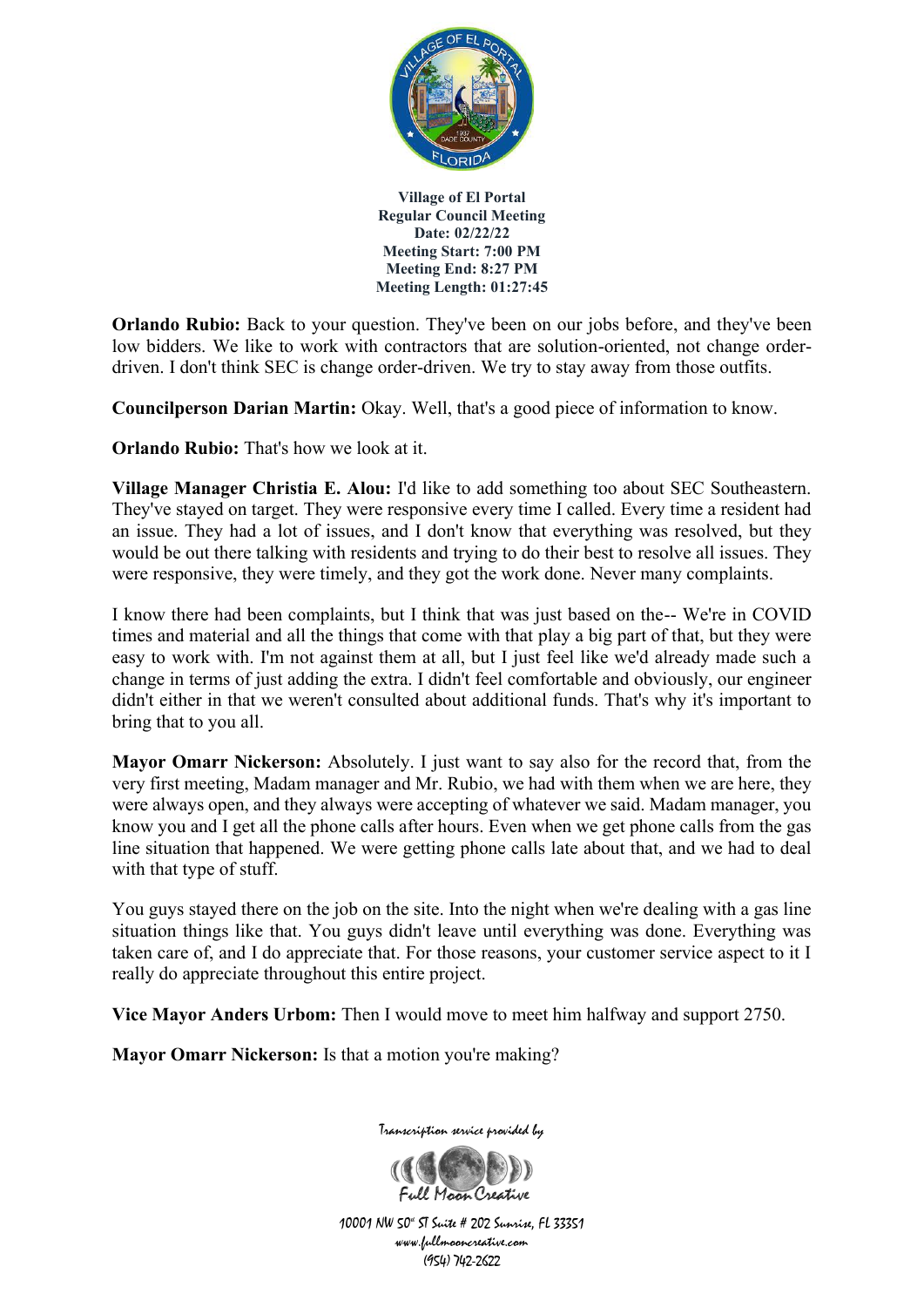

**Vice Mayor Anders Urbom:** It is.

**Mayor Omarr Nickerson:** All right, before I ask for a second for that motion. Anybody else in the council have anything else that you want to say or ask? Any other questions or comments?

**Councilperson Luis Pirela:** Actually, yes. As a matter of fact, there was an issue that I called the manager for. It's after they left the construction site, on 86 where they were fixing that triangle thing. I noticed that they actually broke some of the border on the south side of the street. I guess with the machinery turning it around, or something that.

There's like some pieces missing. They are still there cracked on the road and the easement on the house north of 87, west of Northeast first where they put all the pipes in equipment and all that, they left the grass all dead over there and that was a nice piece of grass that they have there. They need to come back and fix that then they should do it.

**Orlando Rubio:** We have not done a final walkthrough on the project. We're still working on getting record drawings to review, to verify what was built was in accordance to our plans. They're working on that but once they do that, we'll review that, do a walkthrough on the job, and create a punch list of items to do but thank for letting us know that.

**Vice Mayor Anders Urbom:** On that, I'll say that I noticed there's a house there on the corner of first court and 87th where they have pavers as a driveway, so they've got these pavers, and one of the pavers, from the previous roadway, was out in the right of way, and actually, it seemed like they took care to not just asphalt over the paver. Actually, driving by, I did notice that somebody who was laying the asphalt on that street, did seem to take care and notice that this person, they incorporated the job basically into the driveway so it didn't look janky or otherwise just pave over someone else's work that they had done. Then just in general driving through there it certainly is pleasant to be driving through there now.

**Mayor Omarr Nickerson:** Yes, Councilperson Lightfoot-Ward.

**Councilperson Dr. Lightfoot-Ward:** The decision is pay or not to pay? That is the question, and the last few comments have said that they've taken strides to do jobs correctly. I'm with-- Your name is?

**Orlando Rubio:** Orlando Rubio.



Transcription service provided by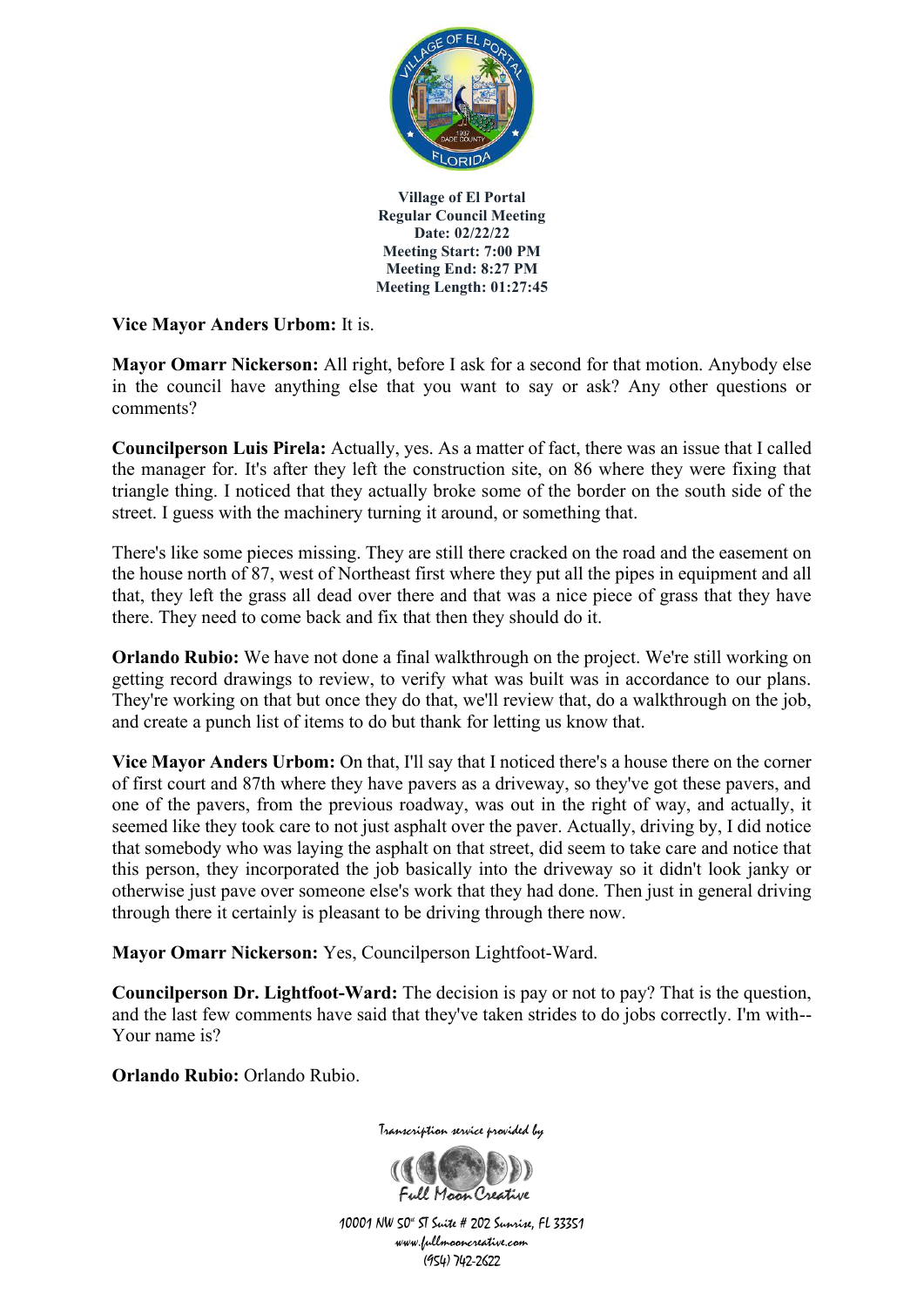

**Councilperson Dr. Lightfoot-Ward:** Orlando, for the sake of processes, I agree. I agree with the sake of processes. I don't think they were thinking about processes as well as it should have been. This is a lesson learned for sure, but we don't have to be the one to punish. They did something they thought was right. They came back here and said, "Would you all consider that we didn't just do it, just because we want, we did it because it was the right thing to do at that time."

With that, to me, that's the ball that I'm holding. They didn't just walk away from it. They didn't just say, "We couldn't fix that because it wasn't part of--" None of that. They didn't make excuses for it. They made us whole. I would say to you depending on how we vote, remember processes and procedures from this day forward, but what you did was not wrong, it was just expedient so that we would not be coming back here trying to decide on \$5,200, it's already done. My heart goes out to your company.

**Orlando Rubio:** Thank you very much.

**Councilperson Dr. Lightfoot-Ward:** I'm ready for the vote, sir.

**Mayor Omarr Nickerson:** Thank you very much, Councilperson Lightfoot-Ward. I also do want to say that we have a lot of infrastructure things coming up, and we want to keep in mind that we will run across them again and we'll probably be working with them again so let's just keep that in mind, you guys. That's it from the council. Council, you guys good? No more questions, comments, you guys good? Anybody from the audience have anything they're going to come up and say? No? We do have a motion. We have two choices, you guys. We have the original choice of \$5,522. We do have a motion from Vice Mayor Urbom, and that motion was for how much? Or do you want to amend it to the full amount?

**Vice Mayor Anders Urbom:** No, 2,750 was the amount, yes.

**Mayor Omarr Nickerson:** Vice Mayor Urbom has a motion for 2,750. This is how I can go, I can either get the second for that motion, if I get a second for that motion, we go to a vote, or if I don't get a second for that motion, that motion fails and I'll ask for a separate motion. Do I have a second for Vice Mayor Urbom's motion of 2,750?

**Councilperson Darian Martin:** I think that's fair and I do second that motion.



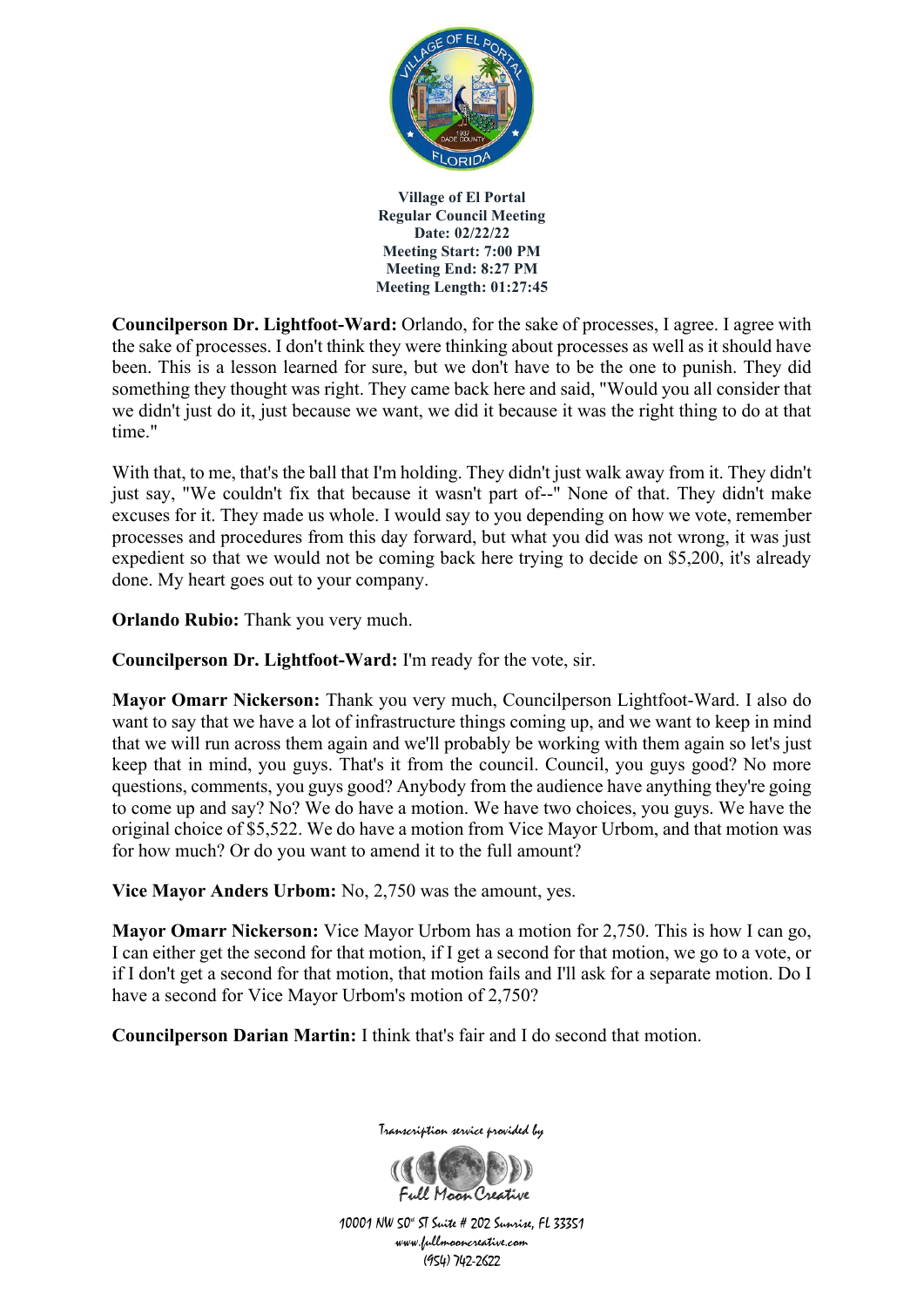

**Mayor Omarr Nickerson:** Second by Councilperson Pirela. Madame clerk, may I please have a roll call for 2,750, half of it.

**Village Clerk Yenise Jacobi:** Roll call. Councilperson Martin.

**CouncilPerson Martin:** No.

**Village Clerk Yenise Jacobi:** Councilperson Lightfoot-Ward.

**Councilperson Dr. Lightfoot-Ward:** No.

**Village Clerk Yenise Jacobi:** Councilperson Pirela

**Councilperson Darian Martin:** Yes.

**Village Clerk Yenise Jacobi:** Vice Mayor Urbom.

**Vice Mayor Anders Urbom:** Yes.

**Village Clerk Yenise Jacobi:** Mayor Nickerson.

**Mayor Omarr Nickerson:** No.

**Village Clerk Yenise Jacobi:** Motion fails, three to two.

**Mayor Omarr Nickerson:** No problem. I got to let you know I love you Vice Mayor Urbom. Do I have another motion for the full amount of 5,522? Motion moved by Councilperson Lightfoot-Ward, do I have a second?

**CouncilPerson Martin:** Second.

**Mayor Omarr Nickerson:** Second by CouncilPerson Martin. Madam clerk now if you have a roll call, please?

**Village Clerk Yenise Jacobi:** Councilperson Martin.

**CouncilPerson Martin:** Yes.

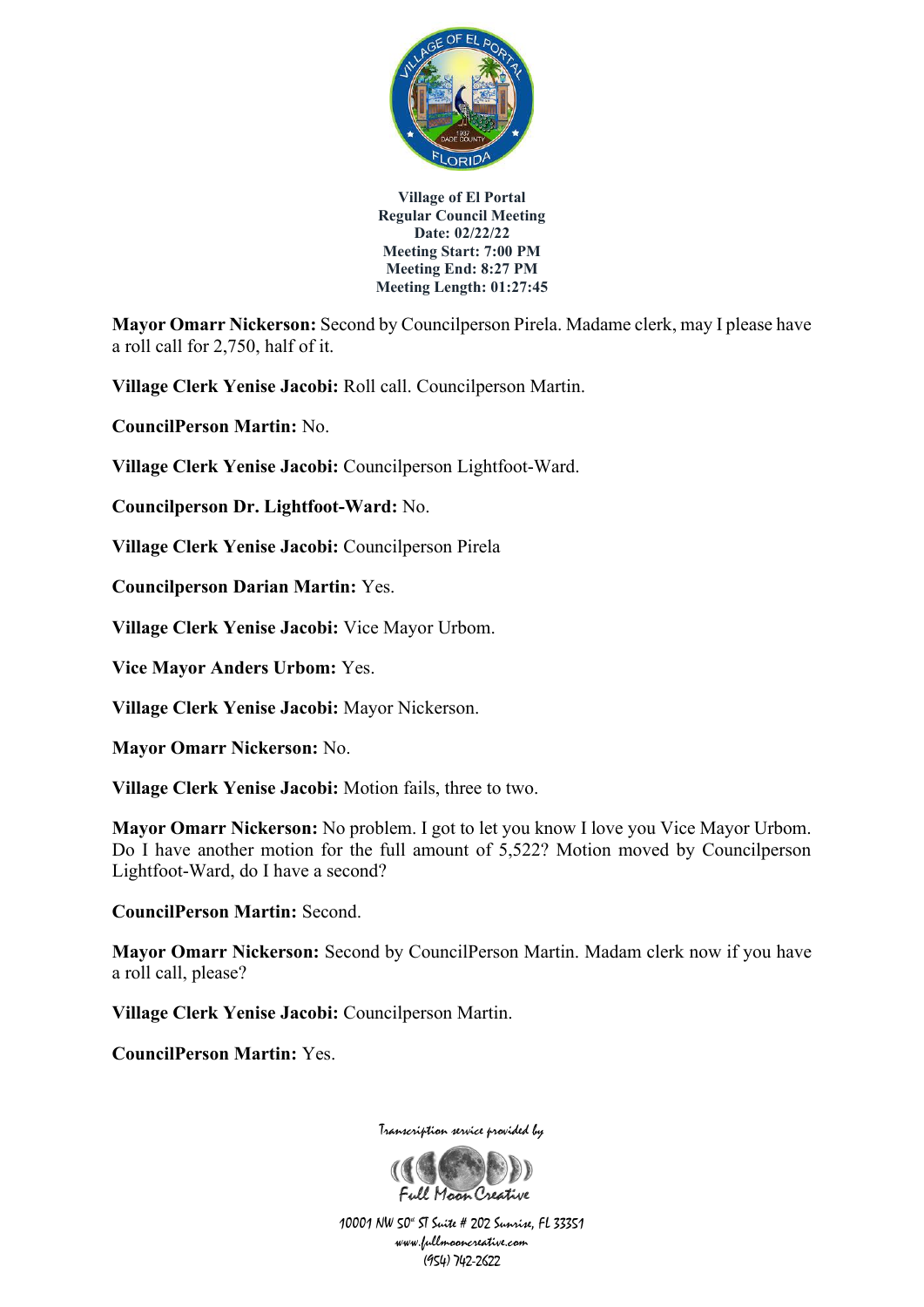

**Village Clerk Yenise Jacobi:** Councilperson Lightfoot-Ward.

**Councilperson Dr. Lightfoot-Ward:** Yes.

**Village Clerk Yenise Jacobi:** Councilperson Pirela.

**Councilperson Darian Martin:** No.

**Village Clerk Yenise Jacobi:** Vice Mayor Urbom.

**Vice Mayor Anders Urbom:** That's fine, yes.

**Village Clerk Yenise Jacobi:** Mayor Nickerson.

**Mayor Omarr Nickerson:** Yes.

**Village Clerk Yenise Jacobi:** Four to one, motion passes.

**Mayor Omarr Nickerson:** Thank you very much, you guys, I appreciate it. Thank you very much, Mr. Rubio.

**Orlando Rubio:** You're welcome. Thank you.

**Mayor Omarr Nickerson:** Thank you

**Orlando Rubio:** Thank you.

**Mayor Omarr Nickerson:** We're moving on, you guys, the next one is police department computers and printers such as police department equipment. As soon as you get a chance, Madam clerk, Attorney Geller needs to read that into the record if he's still there. Resolution I3, Geller, police department.

**Attorney Geller:** Hey Council, the Village of El Portal Florida, Miami-Dade County, Florida providing for the purchase of essential police equipment for the Village of El Portal Miami-Dade County providing for incorporation of recitals, providing for an effective date.

**Mayor Omarr Nickerson:** Thank you very much, Attorney Geller, I appreciate that. We do have the Chief here. We had choices for the computers laptops, the cheaper one is the Dell,



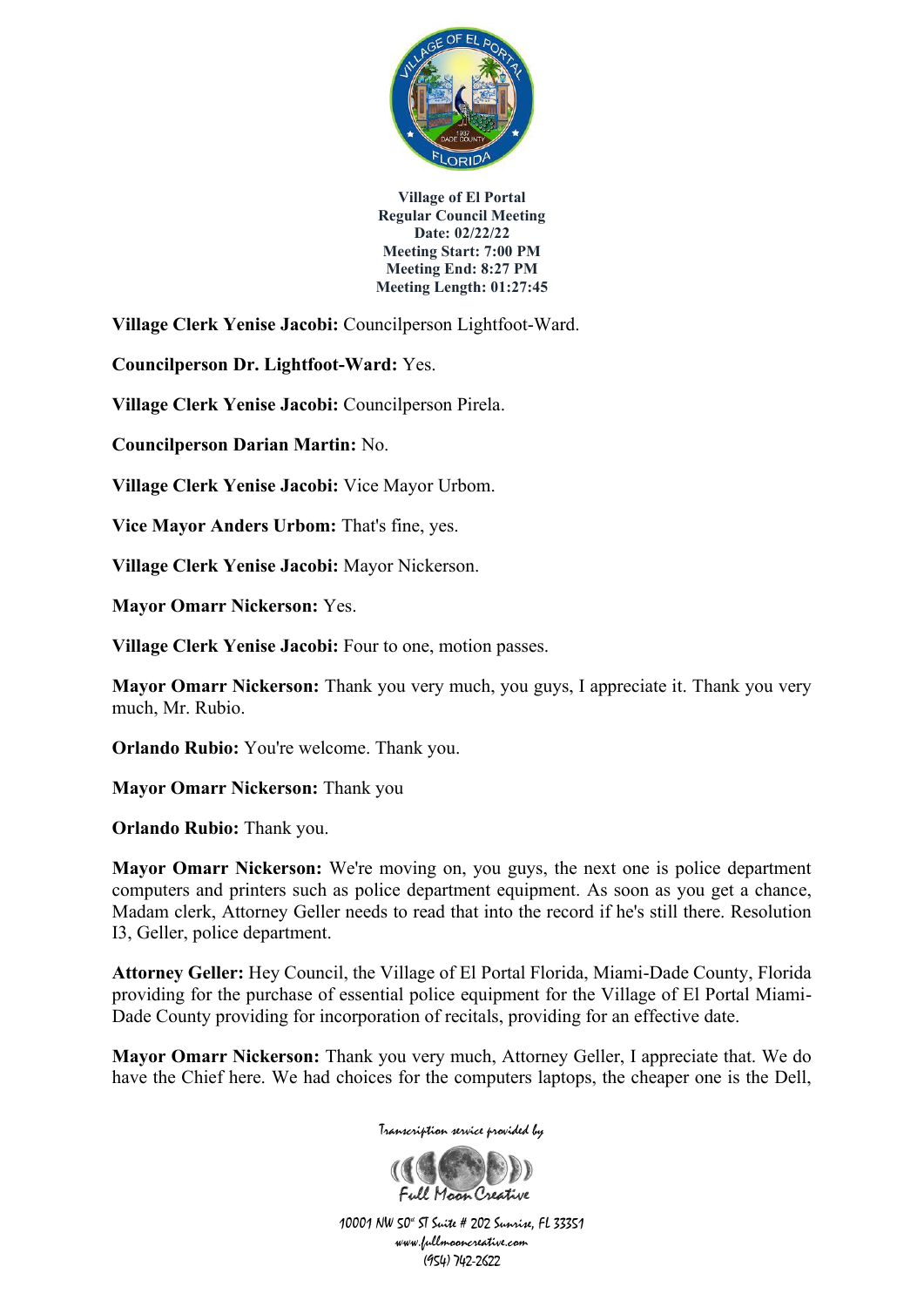

and that was the one that's \$57,942. Let me just say for the record this is not taxpayer dollars besides this 5,000 we just spent. Madam manager, we rarely use any taxpayer. Everything we've done pretty much since I've been mayor has been all funding. It has been all grants or state funding or federal funding. We haven't even touched except for this 5,000 we just spent, we haven't even touched taxpayer dollars. This is another example of funding that was up in the manager, went out and got. This will not be touched by taxpayer dollars. We actually have of this \$1.2 million that we got from Washington DC. We actually have to spend it or we're going to lose it, Madam Manager.

**Village Manager Alou:** Absolutely.

**Mayor Omarr Nickerson:** We need to spend this money, this money can only be spent on certain things. This is one of the type of things that it can be spent on, this type of police equipment. The police department, you guys remember they're all getting the new cars, at least that Phase 1, but they're having problems, and the Chief if he wants to expand on, he can, but the police department is having problems with doing the actual work because they're in their in-car laptops and printers are so old most of them don't even work.

That's a huge problem that the police department is going through right now. As I said you had different quotes here. One was for the Dell laptops was \$57, that was the cheapest one. The other one was like \$70 something thousand. I would say let's go for the cheapest one which is the \$57,942, and then there's also the mounting on that. Any questions or comments from the council for the Chief as far as a better understanding about the laptops or printers or mounting?

**Councilperson Dr. Lightfoot-Ward:** Yes, Mr. Mayor.

**Mayor Omarr Nickerson:** Yes, Councilperson Dr. Lightfoot-Ward.

**Councilperson Dr. Lightfoot-Ward:** I'm going to vote for it no matter what it turns out, I just need a little clarity going on here. I looked past all of the numbers and got down to the subtotals, and they all say, "don't need". Does this say the subtotals not being a number there that they don't need it or that we can't afford it right now?

**Chief:** As far as the subtotals or?

**Councilperson Dr. Lightfoot-Ward:** This last page doesn't show me anything.



Transcription service provided by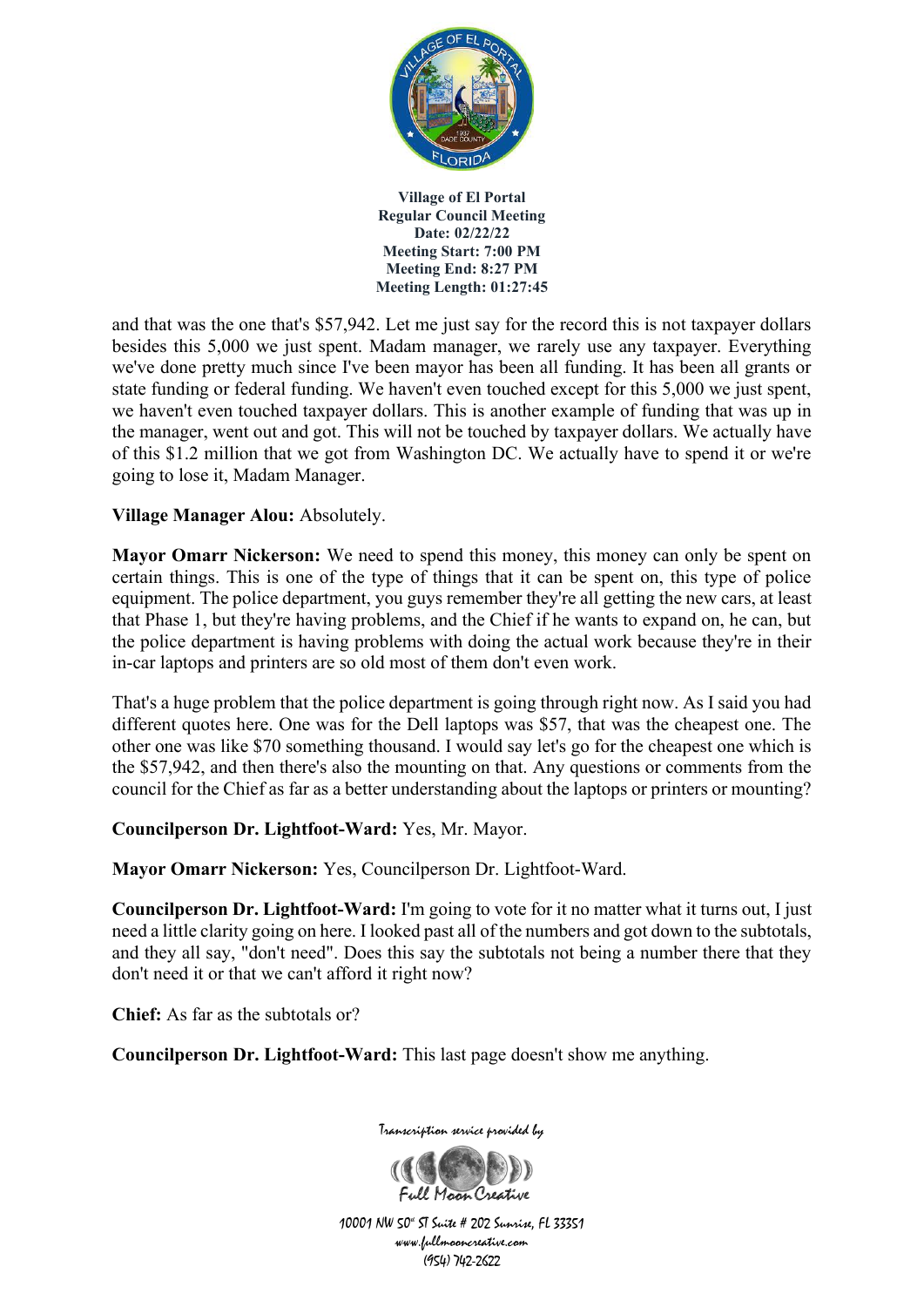

**Mayor Omarr Nickerson:** You're talking about-- What are you--

**Councilperson Dr. Lightfoot-Ward:** Where it stops down there where it says "Dell Latitude 7330 Rugged". All these numbers and the next page, they don't have any numbers toward it. Does that tell me that you don't need those things right now?

**Chief:** No, that means that that's included there.

### **Councilperson Dr. Lightfoot-Ward:** It does?

**Chief:** If not, it tells you "no". Like it says the mouse--

**Councilperson Dr. Lightfoot-Ward:** No mouse and no-- Oh, I saw the "no" stuff.

**Chief:** No the carrying case, so on and so forth.

**Councilperson Dr. Lightfoot-Ward:** You're getting some of this? You're getting this stuff, you just--

**Chief:** We're getting what we need, correct.

**Mayor Omarr Nickerson:** Yes.

**Councilperson Dr. Lightfoot-Ward:** That's fair. It answers my question, Chief.

**Mayor Omarr Nickerson:** Again this is not taxpayer dollars, you guys, this is the funding that we have to spend.

**Councilperson Dr. Lightfoot-Ward:** No problem.

**Mayor Omarr Nickerson:** Use it or lose it. Are there any other questions or comments from the Council?

**Vice Mayor Anders Urbom:** My one real only question is, do we have a clear picture of which company is going to provide the best service in terms of warranty fulfillment and things like this? My biggest question is, do we have a clear picture of which of these companies will provide the best service?



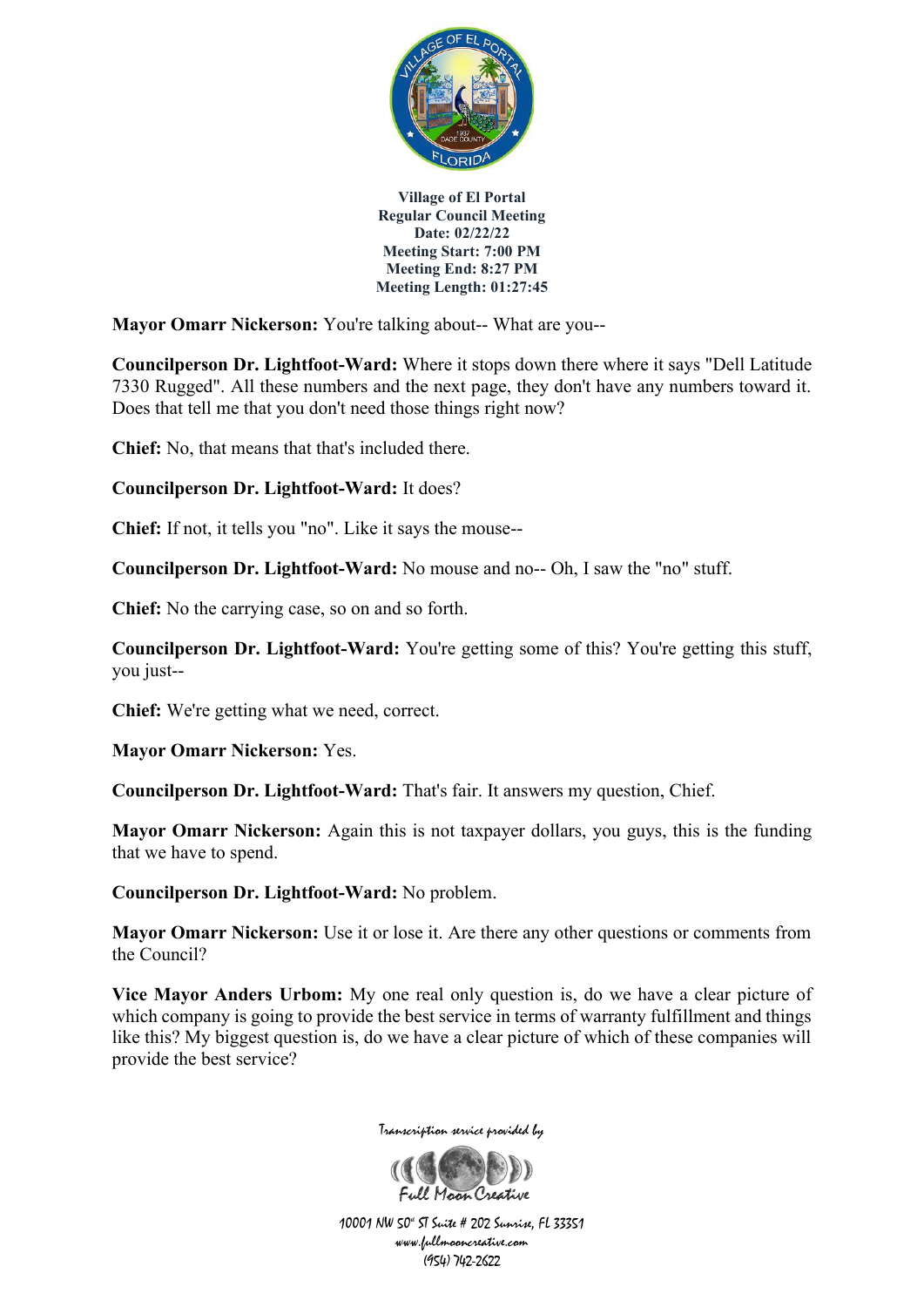

**Mayor Omarr Nickerson:** Chief will tell you this. Chief can jump in if he wants to, but the reason why I was going for the Dell is because even though the other one was more expensive,-

**Chief:** Correct.

**Mayor Omarr Nickerson:** -the Dell warranty is much better. It was cheaper and better with the Dell. You know what I mean? That's another reason why we were going for the Dell. Any other questions or comments from the Council?

**Councilperson Dr. Lightfoot-Ward:** I just want to make sure I know what I'm voting for. Chief you just told me everything below \$44,475.28 cents, or everything below here is part of the bid. Yes or no?

**Chief:** That's correct.

**Councilperson Dr. Lightfoot-Ward:** That it is part of the bid?

**Chief:** Correct that includes the printers and the tough books and all the licensing and the service.

**Councilperson Dr. Lightfoot-Ward:** Where I see it says no express card, no fingerprint, no carrying case, no resource, that it says no.

**Chief:** I didn't find the need for the fingerprint. It's in the car **[unintelligible 00:59:39].**

**Councilperson Dr. Lightfoot-Ward:** All right, so if it's no, it's no.

**Chief:** Yes, correct.

**Councilperson Dr. Lightfoot-Ward:** All right. I'm there.

**Mayor Omarr Nickerson:** All right.

**Councilperson Dr. Lightfoot-Ward:** I'm there. Thank you. Thank you, Mayor.

**Mayor Omarr Nickerson:** Thank you very much, Councilperson Lightfoot-Ward. Vice Mayor Urbom.



Transcription service provided by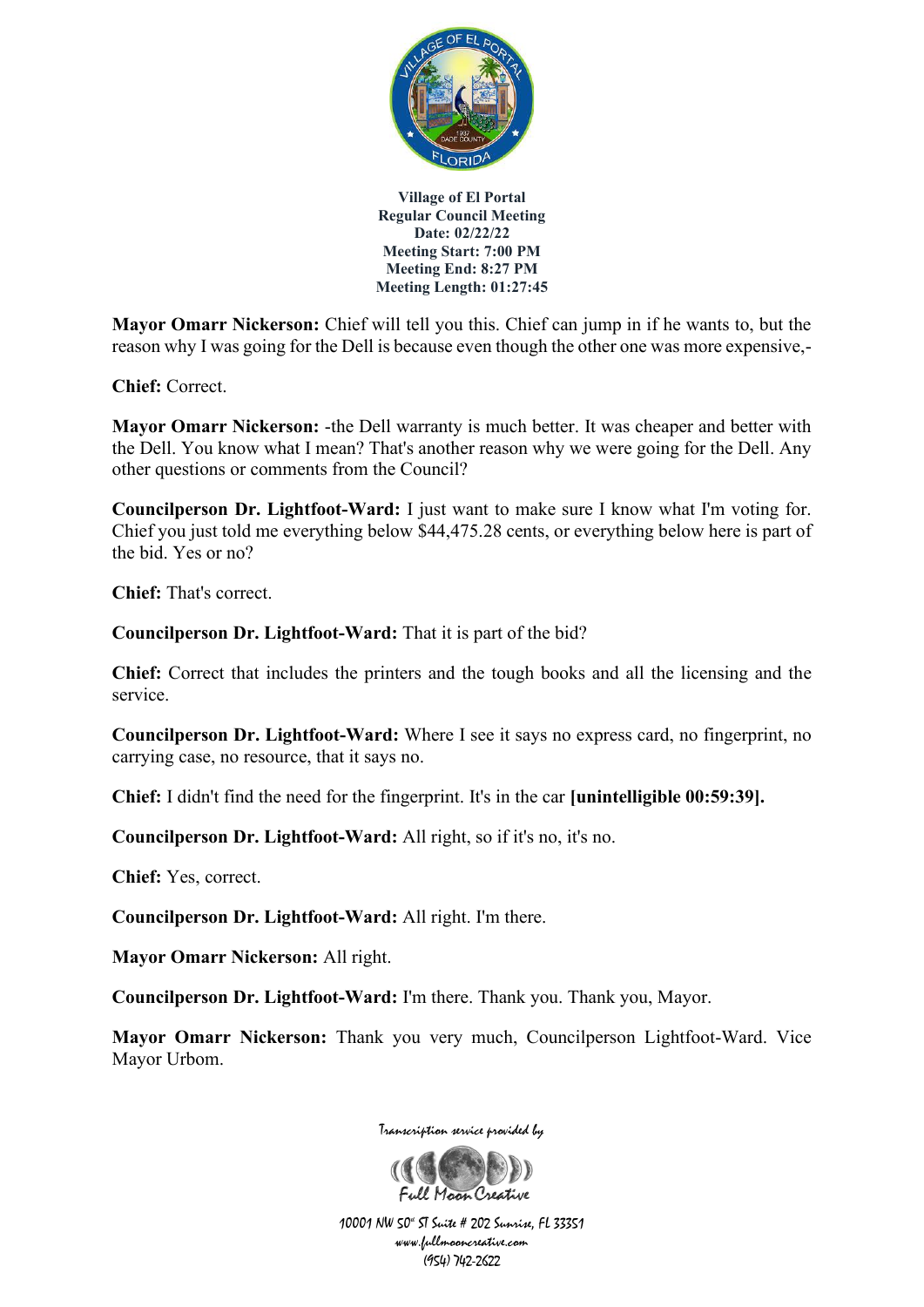

**Vice Mayor Anders Urbom:** One other question I had as I was looking at this, were the portable printers-- is that going to open up the possibility of us to do things like speeding tickets

**Police Chief Alejandro Mendez:** In reality, ultimately, it's going to be a requirement by the county where you're going to have that on there. We just got lucky it hasn't been implemented until now, but yes.

**Mayor Omarr Nickerson:** We do have a speeding plan taking place soon. We just had a great meeting, actually.

**Village Manager Christia E. Alou:** Keep it hushed.

**Mayor Omarr Nickerson:** We can't tell people when we're doing the speeds.

**Vice Mayor Anders Urbom:** It's not the locals we're worried about.

**Mayor Omarr Nickerson:** We can't tell the people when we're doing the speed traps. Other people will watch this though, Urbom. It's the prize because on those days people will actually drive right. We have to keep it secret, but we are bringing back the speed traps really soon. If I have no more questions or comments from the council, you guys good? Any questions or comments, you good? Any questions from the audience? We're good. All right, do I have a motion to approve Resolution I3, you guys?

**Councilperson Dr. Anna E. Lightfoot-Ward:** You do.

**Mayor Omarr Nickerson:** Motion to approve by Councilperson Lightfoot-Ward. Do I have a second?

**Vice Mayor Anders Urbom:** I'll second.

**Mayor Omarr Nickerson:** Second by Vice Mayor Urbom. Madam Clerk, may I please have a roll call, please.

**Village Clerk Yenise Jacobi:** Councilperson Martin.

**Councilperson Darian Martin:** Yes.

**Village Clerk Yenise Jacobi:** Councilperson Lightfoot-Ward.

Transcription service provided by

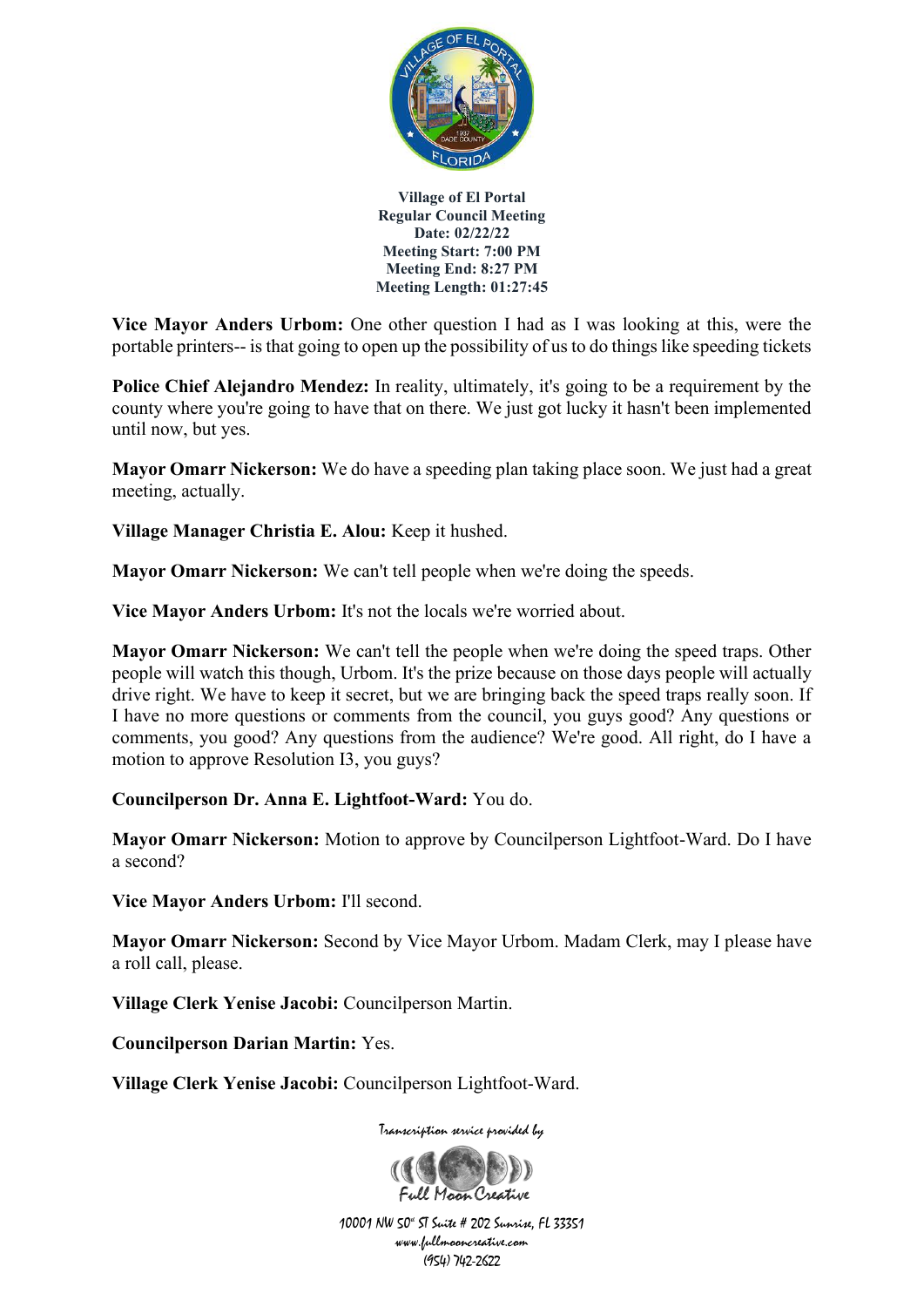

**Councilperson Dr. Anna E. Lightfoot-Ward:** Yes.

**Village Clerk Yenise Jacobi:** Councilperson Pirela.

**Councilperson Luis Pirela:** Yes.

**Village Clerk Yenise Jacobi:** Vice Mayor Urbom.

**Vice Mayor Anders Urbom:** Yes.

**Village Clerk Yenise Jacobi:** Mayor Nickerson.

**Mayor Omarr Nickerson:** Yes.

**Village Clerk Yenise Jacobi:** Motion passes five to none.

**Mayor Omarr Nickerson:** Thank you very much.

[applause]

**Mayor Omarr Nickerson:** Thank you very much, Chief. I appreciate you, my brother. Chief Mendez is doing a great job, by the way, everybody. Great job. Thank you very much. Moving on to the reports, Madam Manager. You are first for your report.

**Village Manager Christia E. Alou:** Thank you. I want to just take a little bit of my time to share with our new Chief Financial Officer. His name is Harry Taubenfeld. After doing an exhaustive county-wide search, or not even county-wide, state-wide search for a qualified CFO, we were graced with Mr. Taubenfeld, and made a great relationship. We're still working on the contract, but things are working well, and we're happy with that. I want to give Mr. Taubenfeld just a moment to give you all an update on where he is in the big, big issue of the audit.

**Harry Taubenfeld:** Good evening, Mayor, and Councilmen and women. My name is Harry Taubenfeld. First, I'd like to thank the Village Manager for the opportunity, as well as the Mayor, and all of you for the opportunity to work with you. As it relates to the audit, I'd be happy to report that the audit for the fiscal year of 2019 is in full swing again. Since I started in mid-December until now, I've been communicating with the auditors and trying to find out what needed to get done in order to facilitate it. One thing that was holding us up was them

Transcription service provided by

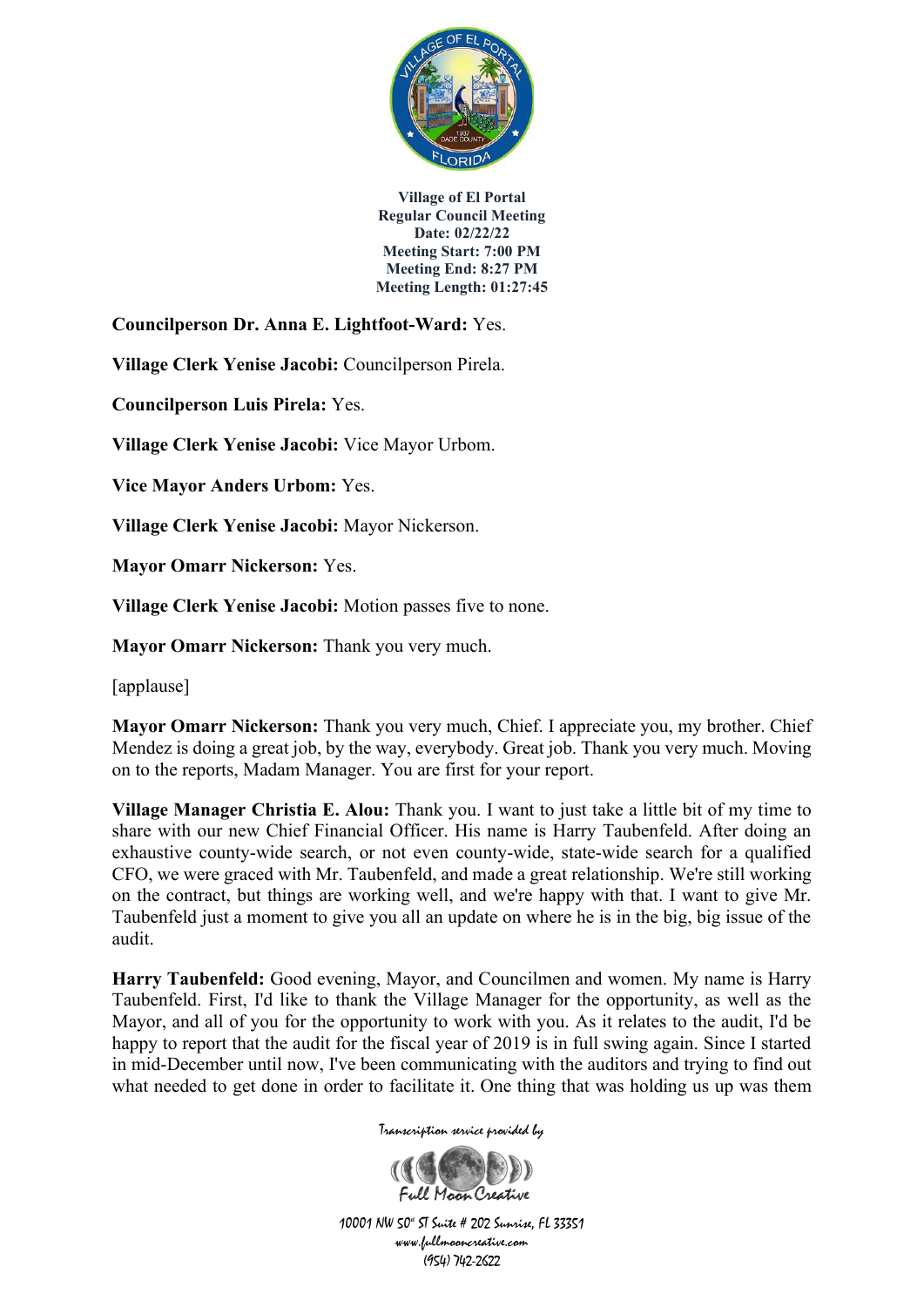

putting us on their calendar, which they were able to do. The audit actually started last week. The continuation of the audit for fiscal 2019 have begun last week.

I'm being told, if everything was smoothly, that the audit should be completed by mid-March. The goal is to have that completed then. They've informed us that they want to move right into the fiscal year 2020 audit. They have us on the calendar for May of this year. Don't have a completion date yet, but the target date is to get us started for the fiscal 2020 audit in May of this year. The other thing I want to share with the council is the status of the loan with Synovus Bank. I'm happy to report that the bank is working with us and not defaulting the note. They are patiently waiting for the 2019 audit. They are happy to hear that the audit is now in full swing. They requested a draft of financial in order to keep the loan from defaulting, which was provided to them this morning.

Unaudited, obviously not completed, but at least it gives them some comfort in knowing that something is being done. In my discussions with the bank today, they did inform me that they're putting a plan in place to work with the Village, in working with the outstanding balance that's owed to them. I'm not at liberty to say just yet because I do not get confirmation from them as to the route that they want to go, but it appears that they are going to work with the Village. They're not here to hurt the Village. They understand the situation. They're going to do everything I believe in their power to work with us. Is there any questions? I'm here to answer them for you.

## **Vice Mayor Anders Urbom:** Welcome.

**Harry Taubenfeld:** Thank you.

**Vice Mayor Anders Urbom:** Thank you. Look, if you could just tell a little bit of a background about yourself. Just out of curiosity, how did you get into this process and understanding what was needed? Just if you could speak to a little bit about why you chose to take the job and help us out.

**Harry Taubenfeld:** Sure. I love the challenge. I do some consulting work for other municipality. Truth be told, similar situation. The municipality was multiple years behind in their audit. Actually, let me back up a little second. I actually came from the private sector, looked for an opportunity, and became the consultant for the municipality in Broward County. Took on the challenge similar to what you have here. Happy to report, at least, that it got them to the point where they've been able to clean up their challenges and issues.



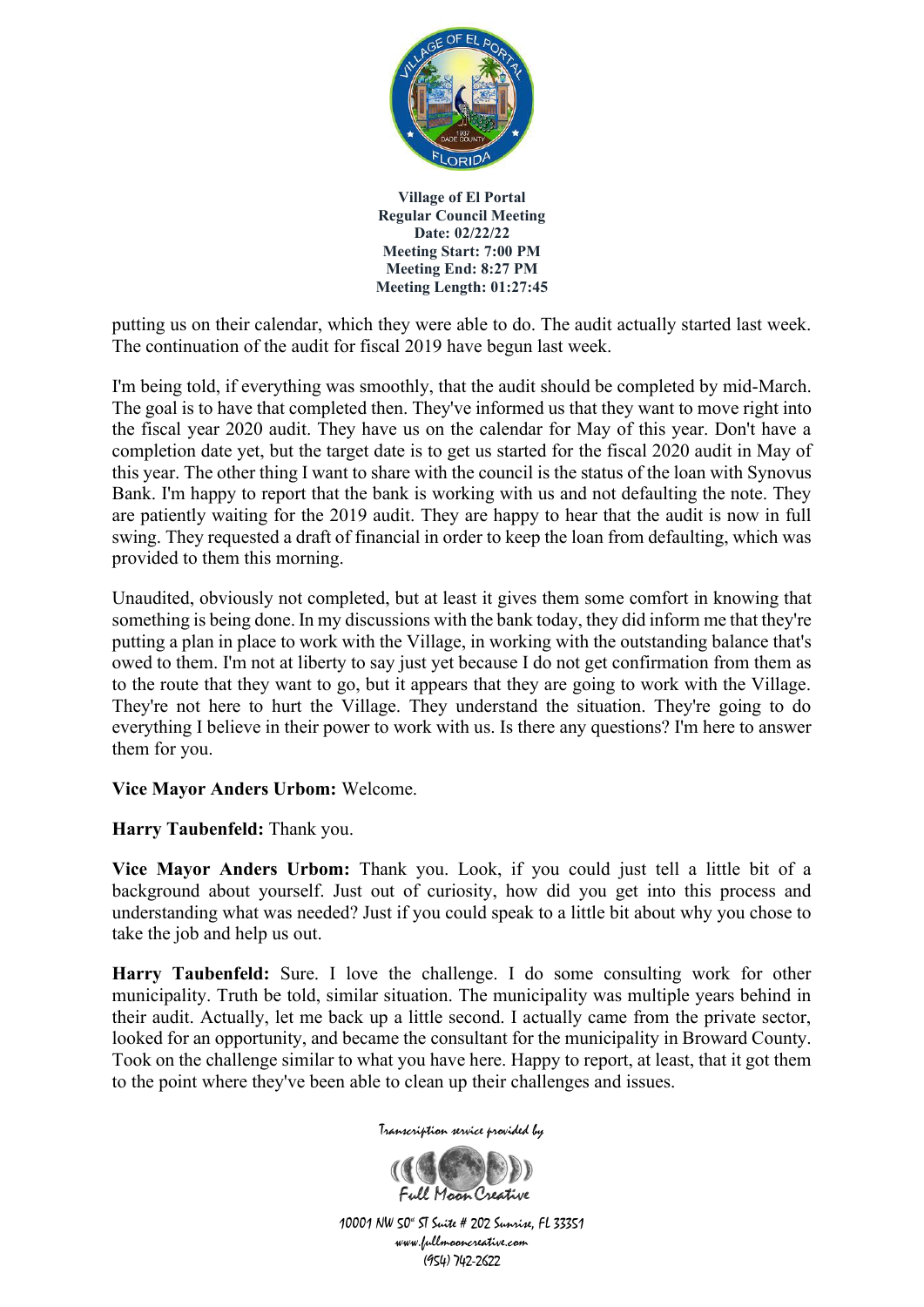

That's quite one of the reasons why I chose this opportunity. I see it as a challenge, one that I've done before. One that I know how to execute, and feel confident that I can get the Village back to respectability, and get the credibility back to the Village so that we could move forward with no issues.

**Vice Mayor Anders Urbom:** Thank you. Just to report this evening already on having a timeline for 2019, and even already some manner of schedule for 2020 is news that we've been waiting for [chuckles] 18 months, or so. Yes, so sincerely thank you and welcome.

**Harry Taubenfeld:** My pleasure. Thank you, again.

**Village Manager Christia E. Alou:** Thank you, Harry. Just to piggyback on what Mr. Taubenfeld said, he came to us from another municipality. He's still working with that municipality as a consultant. He had great relationships, and people really recommended him and thought he was fantastic. Synovus Bank even reached out and were like, "Oh, you were working with Harry Taubenfeld, perfect. He had done great work with other municipalities, and he'll help you with this one."

That excellent reputation and just to follow through with everything. The answered calls, the answered e-mails, the results that we've been seeing over the last few weeks. It's been astounding, and so I really appreciate that, and the relationships again, even with JLAC reaching out, being proactive, and talking to these people instead of waiting for them to come find us. That's been refreshing for us all. Also, we are told by Mr. Taubenfeld that he wants to help us digitize the finance department. Again, any kind of technological advances we can put in place in this village helps us with our service delivery. It would be amazing if we can just get there. I know once we get through audit, then we're going digital. That's great.

**Harry Taubenfeld:** If I may, just to add to the JLAC because I forgot to mention. I did reach out to JLAC, which is the Joint Legislative Accounting Committee based in the State of Florida. We did receive notification that there was a possibility of them withholding state funds due to not producing the 2019 audit, but just with communicating them and giving them the timeline for 2019, 2020, it appears that for now we should be fine, and no funds will be withheld from the State of Florida.

**Councilperson Dr. Anna E. Lightfoot-Ward:** Mr. Mayor.

**Village Manager Christia E. Alou:** This is really good news to the naysayers

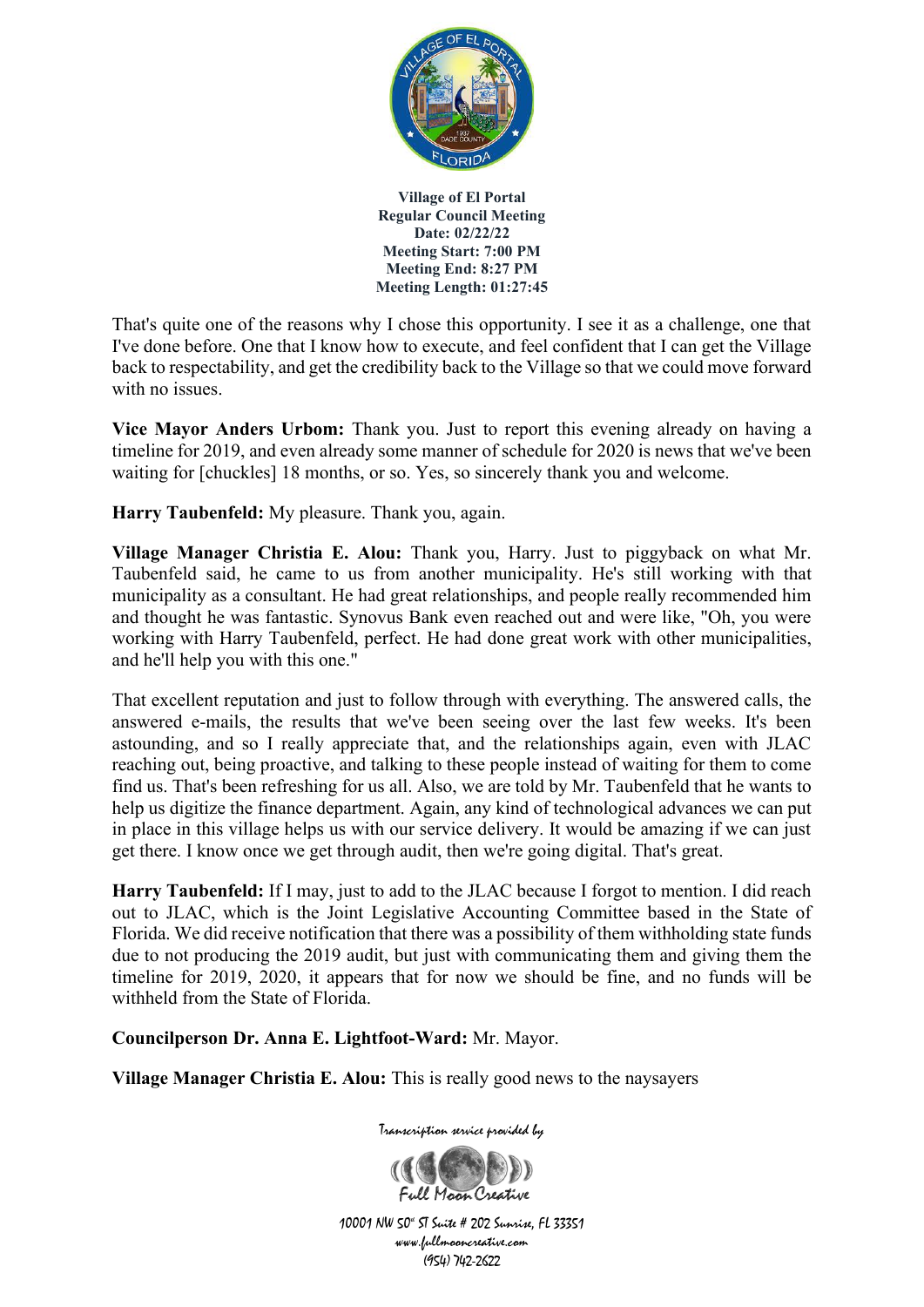

**Mayor Omarr Nickerson:** Councilperson Lightfoot-Ward?

**Councilperson Dr. Anna E. Lightfoot-Ward:** The job is not done, but I applaud you for bringing us at least somewhere out of the trenches that we were in. When do you think that finality will come?

**Harry Taubenfeld:** It's hard for me to answer that question. Unfortunately, we're tied to the auditors and their scheduling. Due to the lack of communication with the auditors-- Actually, thankfully, they put us on their books. That's how we were able to get the dates for '19 and '20 confirmed. Ideally, the next thing we have to worry about is, obviously, the fiscal year 2021 that needs to be-- the state deadline for the audits are June 30th and of the following years. That will be the next thing to focus on.

My goal is to get it done as fast as I possibly can. I'd like to call myself a problem fixer, solver. I don't mind getting my hands dirty and doing whatever has to be done to get the job done. As soon as we can get to 2020 at least rolling, I think at that point in time I could communicate with the auditors and start scheduling 2021. At that point, I should have a better answer for you. You're probably looking at, if I had to guess, figured June of this year before I have any indication as to when the audit for 2021 will start.

**Councilperson Dr. Anna E. Lightfoot-Ward:** You certain that we will complete the delinquent audits?

**Harry Taubenfeld:** I feel confident that 2019 will be done, the deadline that Dave imposed on themselves is mid-March. I would like to say by mid-March, we'd have 2019 complete. 2020, again, they're starting in May. I'm not sure how long it will take them to complete it. I figured two-three months, ideally. I think it should be ample time for them to get it complete. That would take us into July-August, at that point I'd like to get us rolling right away into 2021. I don't know what their calendar and schedule looks like, I don't have a definitive answer yet, but I could definitely reach out to them and get back to you.

**Councilperson Dr. Anna E. Lightfoot-Ward:** 18 is completed?

**Harry Taubenfeld:** 18 is completed. Yes.

**Councilperson Dr. Anna E. Lightfoot-Ward:** Shall we wait for next month to see how things are going? I like Village Manager, I like a monthly on how we're doing. I believe in you, you



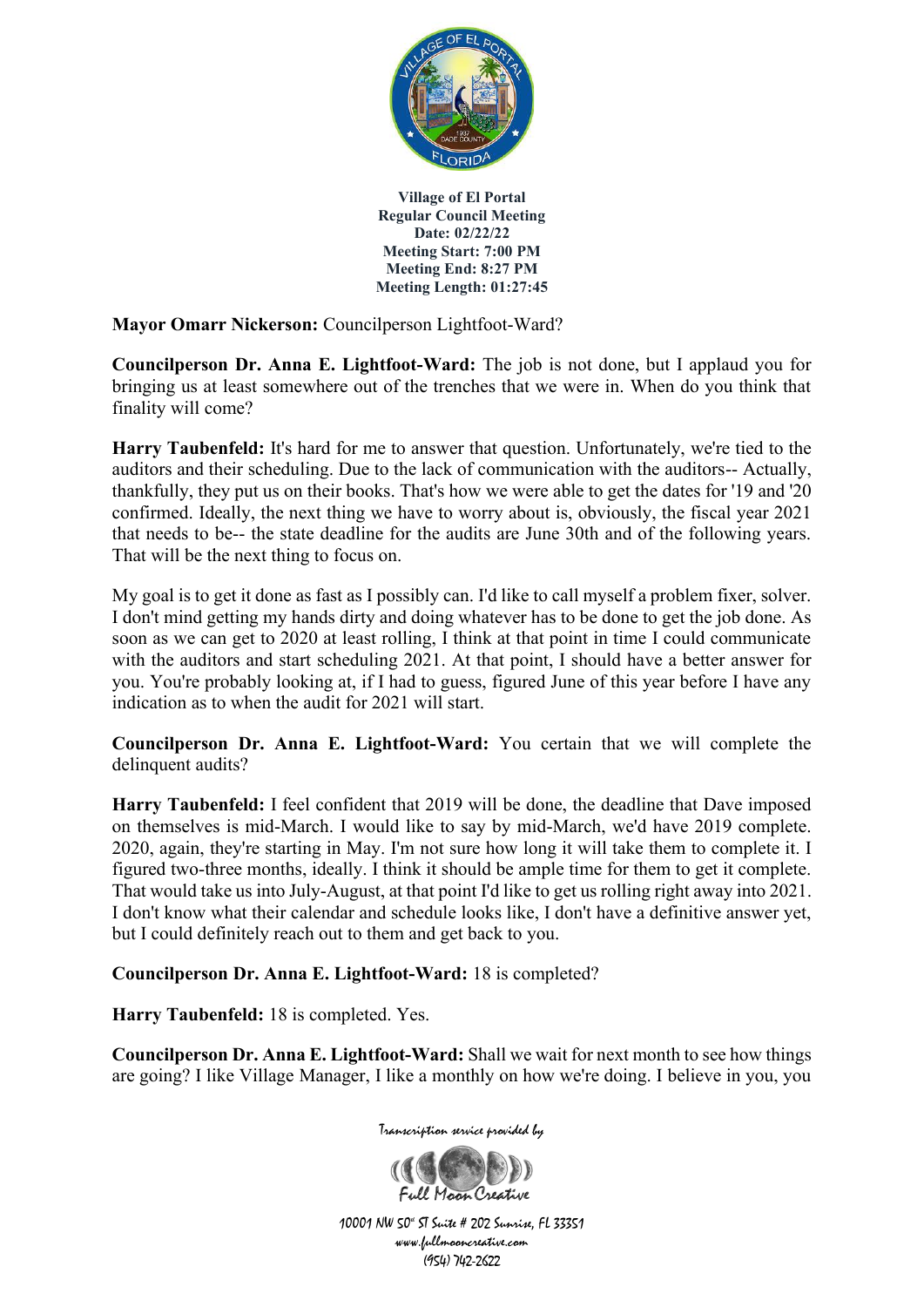

got me already. I'm there, I'm with you, but we need to know that we're caught up because I'm thinking more of the CAFR than I'm thinking about anything else. You know what the CAFR is?

## **Harry Taubenfeld:** Absolutely.

**Councilperson Dr. Anna E. Lightfoot-Ward:** That's what I'm thinking more about and that's not good. My past experience as the city mayor, that's not good when we can't present a CAFR that makes sense and is publishable to the public. My hat's off to you. The movement you've given thus far, I commend you.

### **Harry Taubenfeld:** Thank you.

**Councilperson Dr. Anna E. Lightfoot-Ward:** Bring us up-to-date as best as you can.

**Harry Taubenfeld:** Absolutely. My goal is to have it done hopefully within the next 12 months. I have all 3 done within the next 12 months but if anything changes, I will definitively let you know, but again it's really contingent on the auditors but by next month's meeting I should hopefully have a more definitive answer for you.

#### **Councilperson Dr. Anna E. Lightfoot-Ward:** Thank you.

**Village Manager:** Thank you CFO Taubenfeld. I'm going to go right to my report and I'll just truncate it because I know we're moving fast today. I want to thank the Council and my colleagues, Village Clerk Jacobi and Mr. Geller for the 2022 legislative session the Mayor and the Clerk and the Vice-Mayor, and our public works committee chair, Councilperson Pirela and I traveled to Tallahassee to advocate for the Village of El Portal's needs. We have three bills that we are trying to promote, trying to seek funding in areas related to the village hall building itself and renovations, to our parks renovation as well as our northeast 2nd avenue business corridor septic to sewer conversion.

Though we've got some good traction for two, the water project is always of issue, we're still going to push for it. The Northeast 2nd Avenue septic to sewer conversion will still push always that's on our list, because that affects our economic development. It affects our infrastructure. It's key and critical to even our resiliency and our sustainability. We will continue to push for that but it was a very good, very productive trip. I'm happy that we were able to bond and really work together as a team and it was a great meeting. I thank you all for



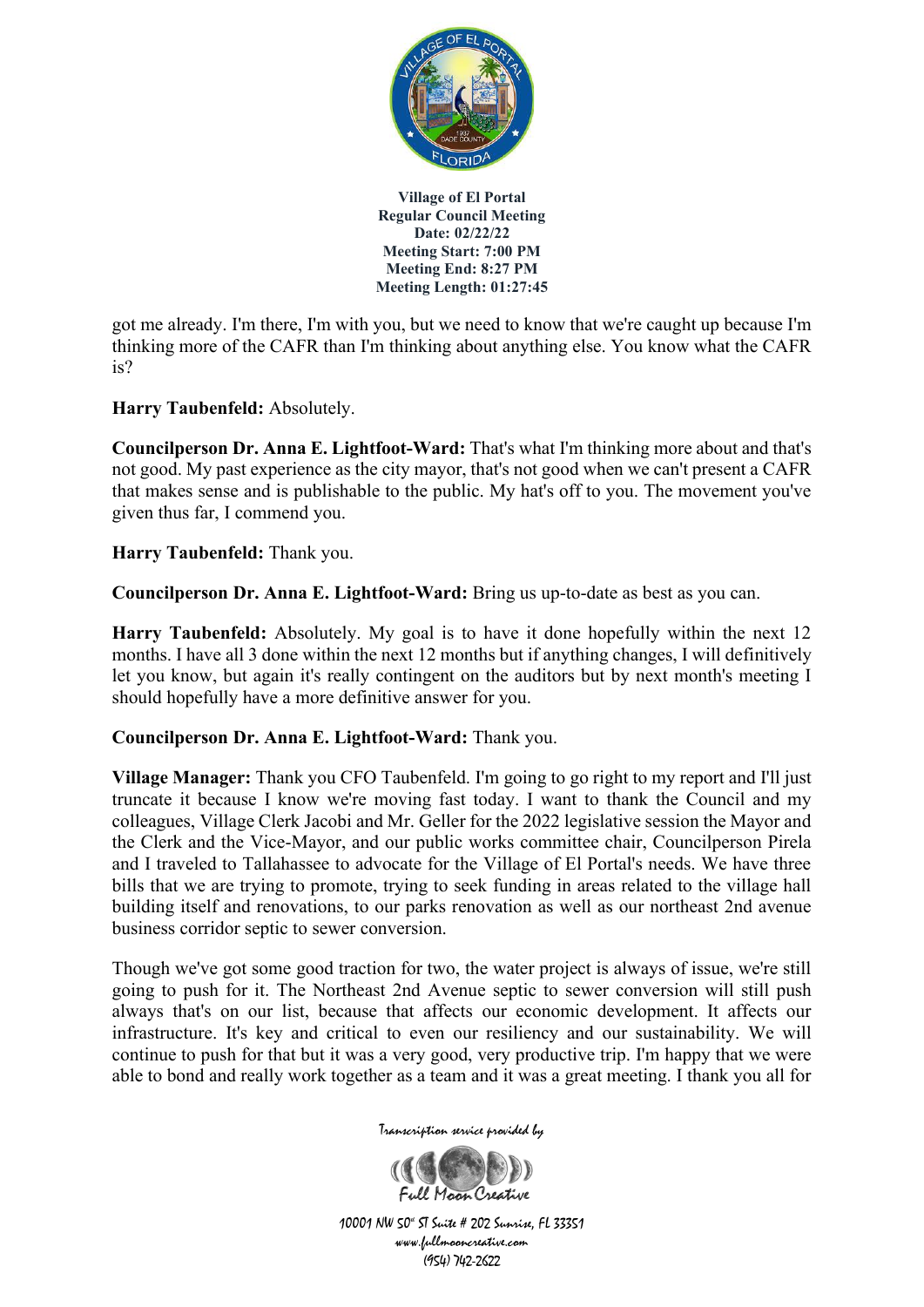

working with me and Mayor Nickerson and just really advocating for us, all of you. We got to celebrate the Clerk's birthday while we were there.

Also, this month, Village is pursuing our parks renovation project. Councilperson Pirela and I held a kickoff meeting just last week with Craig A Smith and Associates and sub-contractors, OrchidMan, artisan, landscaping, comcast, FPL. We had a full cadre for our parks renovation project here at the Village hall as a kickoff to just discuss the projects, what we want to see in each of the parks, just from a design level and also from a sustainability level. We really want to make these parks sustainable and usable and something friendly for all villagers. We rounded out that meeting with an actual village walk-through.

We put some miles on our shoes, I wore down some heels walking, but it was a really productive meeting as a good kickoff. Our next steps for this park's renovation plan is to have our landscaping architect finalize some plans that will be submitted to the public works committee and to the village council for approval and review. We're really going to keep a lot of the big footprints that are in the park presently but two parks need some special care and those are on the west side. We really want to see something good and productive for our blueway-greenway project and the sustainability of our parks.

Also, we want to put internet or WiFi in those parks that residents can utilize them in all levels. It's a good project, we're excited about what comes next and you'll hear more from us. We do continue with our transportation circulator pilot project, the shuttle to downtown Miami. I've submitted, in fact, our CFO and I have submitted some quarterly reports and a reimbursement request of, FDOT, and of particular concern is us getting enough ridership to sustain the project. I really encourage our Village residents to utilize it. I do have some good news, though, for our January monthly report, we have 54 completed rides with 60 passengers already.

We're excited about that, keep up the good work El Portal, decrease that carbon footprint as best as you can. That little trolley goes, it's amazing. I've been downtown and seeing it, I'm like I need to be on that shuttle. We've been riding it and our staff has, too. Continue the good work, utilize it, it's here for a reason. We want to continue to see that working for us. Mayor Nickerson and I have been meeting with the sanctuary property management team. They are very excited about what's coming next, they were hoping that our septic to sewer conversion project was a little sooner than it's coming to fruition because that also affects their use of the property but we're going to continue to work with them.



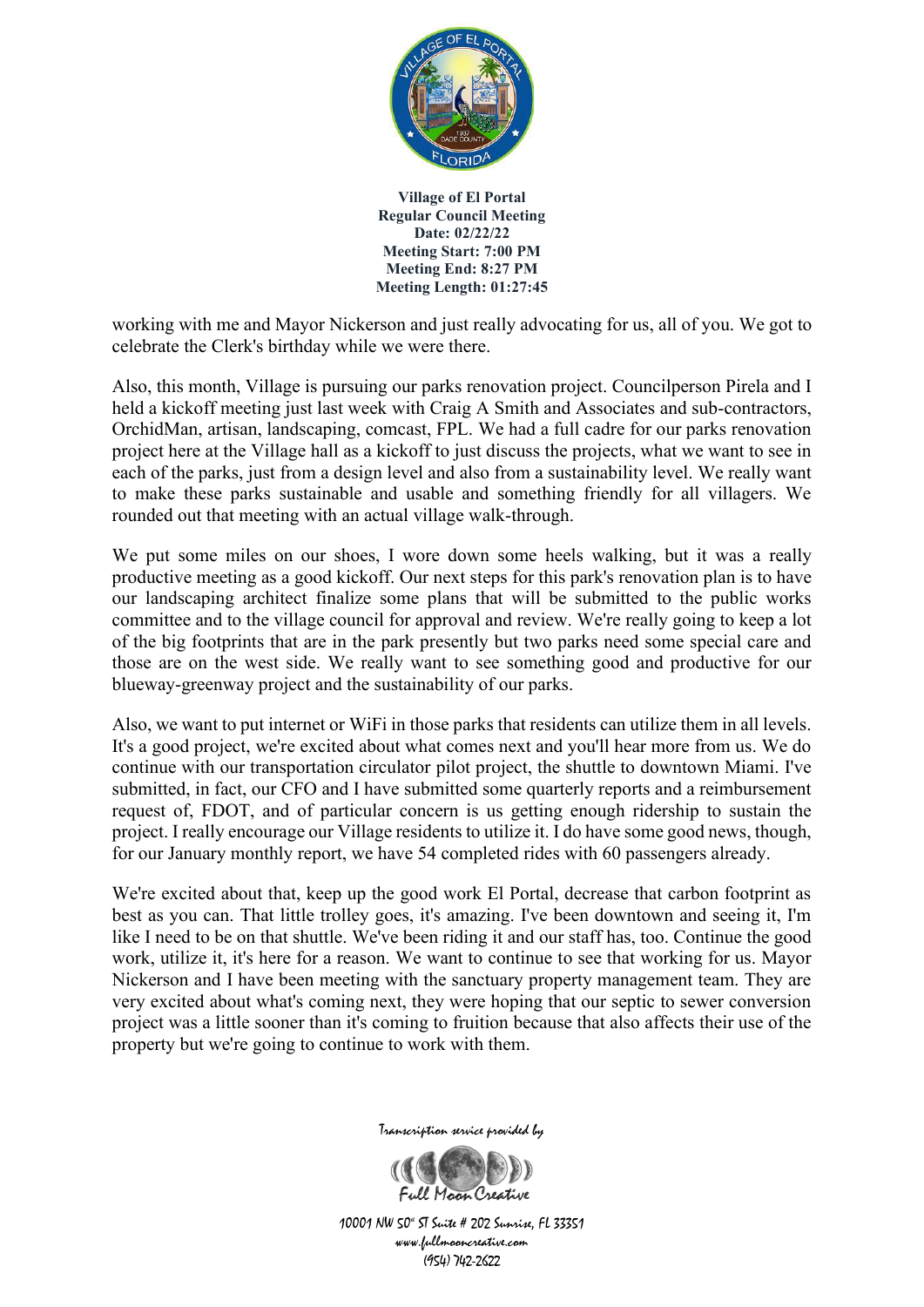

I think they're very interested, they want to do what they can to partner with us. We're going to be meeting with them in the coming week. Actually, we have a few days outlined for the beginning of March where we're going to meet with them to talk about next steps because they're ready to start putting plans together as to how they're going to utilize and develop the project. We are continuing with the pedestrians first and resiliency and sustainability adaptation area and areas of collaboration with departments from Miami-Dade County including the economic development, transportation and planning, and water and all of those.

We continue to work with them because we really need their guidance, assistance, and whatever funding we can shake loose to bring to the village we do that. Just an update on the skateboard park, they have a grand opening, I know the Mayor will speak about that but I do want you to know they have a temporary certificate of occupancy. They're in business, again, temporary, certificate of occupancy. It's all contingent upon them getting their kitchen equipment in and pass through inspection but for now, they are able to operate. We're excited about their grand opening. We continue to look for viable code enforcement options.

We did have a code enforcement officer who started in January and then quit two weeks later. We are in need of a code enforcement officer. He just was not a good fit, he didn't like the village or it wasn't for him and we weren't able to replace him immediately. I've reached out again to a staffing agency. They've given me a proposal, I'm trying to negotiate with them with that proposal. CAP Government is doing a great job with the public works. If you review my manager's report, you'll see they've been hustling with the public works and maintenance department. Also with the building department, they're digitizing things are moving very quickly.

They continue to work on the transition into digital document maintenance for our resident files and that's going to be a tremendous assistance to the residents and to the village staff. I know you may see different faces here but we always have someone here in the building department. Thanks to CAP Government and the contract that you all approved and saw fit to invest in the Village in that way so that we don't have that drop or that lag in service providing. I don't remember the last time I got a complaint over the last month about the building department.

I'm happy to report that they're very attentive and they're quick and they're digitizing all while attending to our residents. Again, the Freebee Shuttle, please drive along, ride along and look out for a March 2022 movie night here at El Portal tot lot because there will also be a blood



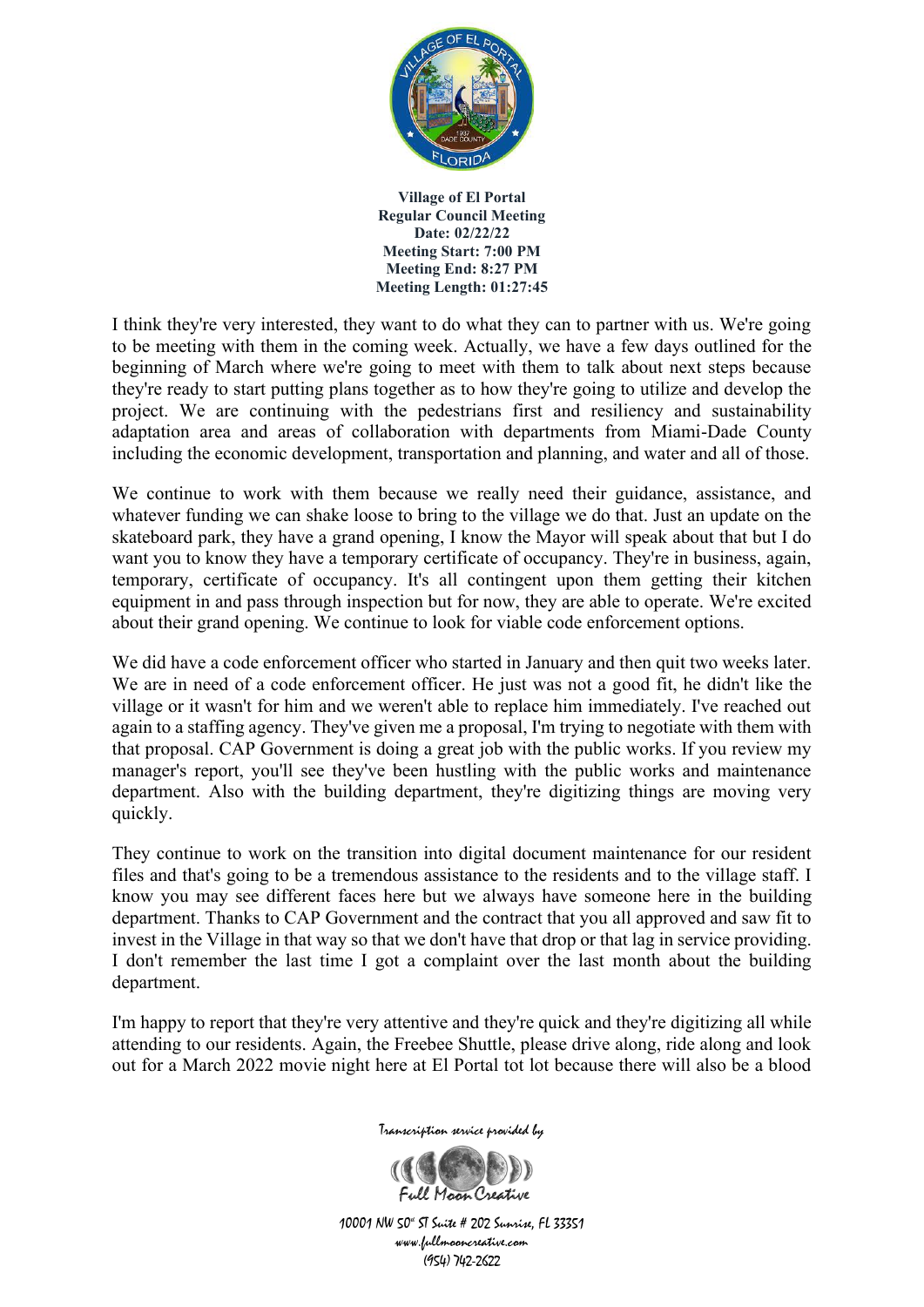

drive and as all of you know there's a shortage in plasma. We really are pushing to get people to donate blood where possible. That concludes my report.

**Mayor Omarr Nickerson:** Thank you very much. I'm going to get us out of here. On February 11th it was a Friday, I attended a meeting and a press conference with Congressman, Frederica Wilson, that was good. I met-- I'll find her name Councilperson Martin but I met one of your friends there who said it was funny because me and her were going back and forth. I was like, "There's no way you can appreciate Councilperson Martin as much as I appreciate. She was like, "There's no way you can love her more than me." We were fighting like that but she was wonderful by the way, she's wonderful. She's actually a commissioner, I want to say-- I don't want to get it wrong so I'm not going to say but I'll let you know next time because I have her card, so that was a wonderful event. \$18 billion for the state of Florida and we're going to see how much of that comes to El Portal. [laughs] Me and Martin was talking about that but it was a good event.

The 12th we had the February Women's Club Movie Night, I'm going to let Vice-Mayor Urbom talk about that in a second. The 13th, I attended for the Florida Association for Chinese Americans, it was the Chinese New Year. I went and I spoke in that event, of course, you guys know I speak Mandarin, I speak Arabic and stuff so I spoke Mandarin at that event so that was a great event that I went to that was on the 13th representing El Portal. Myself and Village manager, we had our first meeting. Madam manager, we had our first meeting and we're going to be meeting with banks because I want to start to do things like Zoom meetings and stuff like that on like a Saturday morning things like that for financial literacy.

Just calm and general financial literacy. First Bank was the first one that we had a meeting with, that reached out to us so we had a meeting with them. It'll just be like a general type of thing, like a town hall type of thing, they can answer your questions and stuff like that. It's not promoting any bank over another bank but all the banks are reaching out to us saying, "You guys can offer us free financial literacy like a town hall, things like that because everybody needs to know more which is just about financial literacy so we have that coming up. Vice-Mayor Urbom might bring that to your committee we'll talk about that.

Shout out to Virginia Emmons there. There's an organization in El Portal that focuses on STEM education for minority girls, for minority females, and for females as a whole, but actually focusing on minority females so that was a great thing that happened recently. Tomorrow, Madam manager I speak at University of Miami on behalf of El Portal talking about infrastructure and resiliency and sustainability, so I speak there as a guest lecturer tomorrow

Transcription service provided by

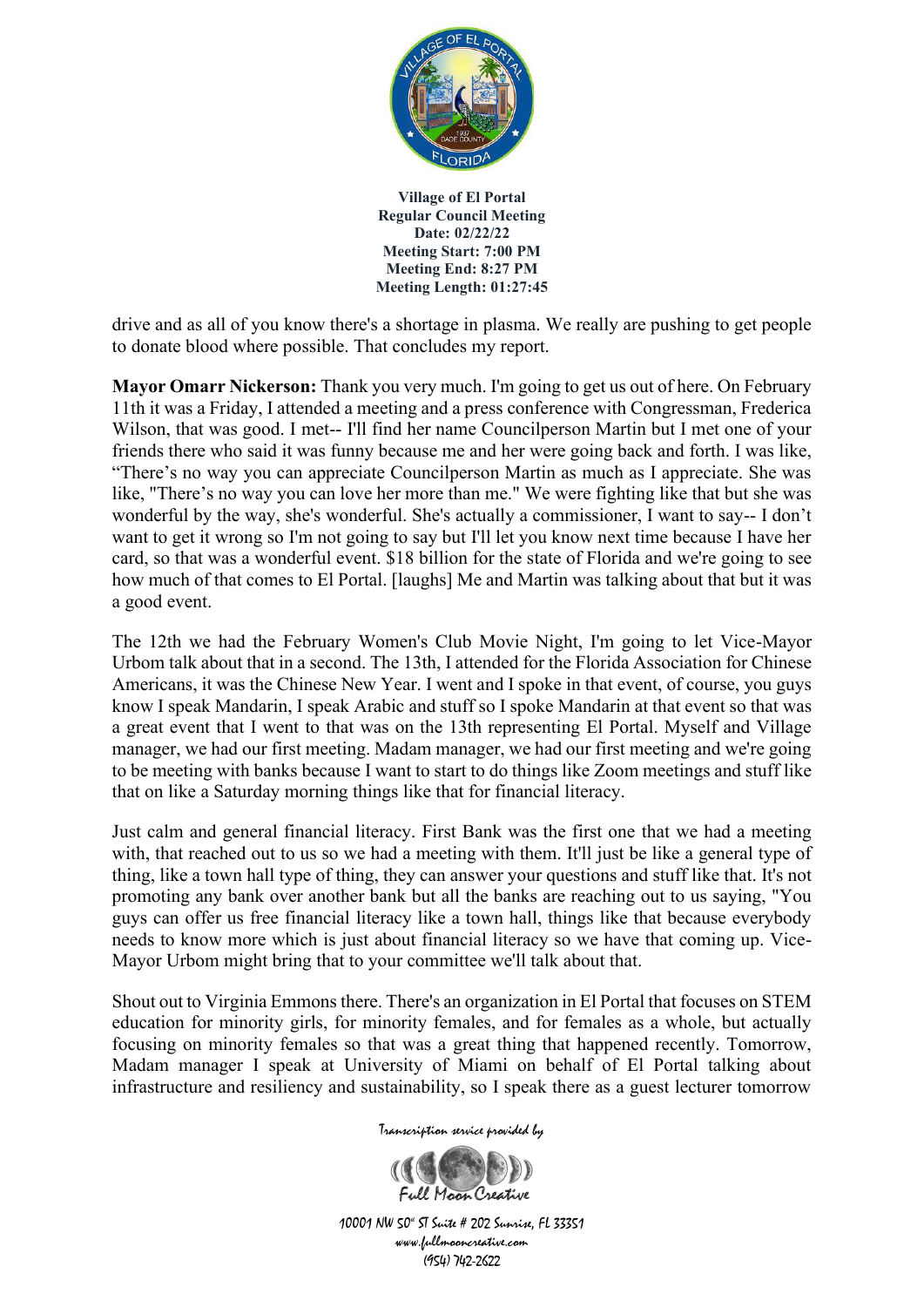

at University of Miami for El Portal as mayor of El Portal on that. Tomorrow, Madam manager, you do have your ethics training at 11 o'clock AM.

**Village Manager Christia E. Alou:** That's right, via Zoom, if you want to attend please do.

**Mayor Omarr Nickerson:** Which is through Zoom.

**Clerk Jacobi:** Sorry, I don't want to interrupt but has anybody completed this year's ethic training yet?

**Mayor Omarr Nickerson:** I'm good, but I don't know--

**Clerk Jacobi:** If you can, it might be a good opportunity, if not-- for your training.

**Councilperson Dr. Anna E. Lightfoot-Ward:** No, no, no, I've heard a lot of stuff and I didn't hear a date, time, place.

**Clerk Jacobi:** Tomorrow at 11 AM.

**Village Manager:** 11 AM via zoom, I sent it out, I will send it again.

**Clerk Jacobi:** There will be other opportunities for you guys because you guys have to take two, but it was just that this would be a good opportunity if you have the time or if you can attend. This is mainly for the employees but you are more than welcome to attend and it will count towards your credits.

**Mayor Omarr Nickerson:** When I speak it's more than staff. On Thursday, the 24th, you guys, I'm going to be doing with the Village Manager Alou, we will be doing the B305 Challenge luncheon and that's because of the way we move forward with our infrastructure this year and the way we moved forward with being resilient and sustainability in our aspects as far as environment goes and our work for the environment that we've been doing and so we have that on Thursday morning. We also have County Commissioner Hardeman has a new assistant we will meet with her at 12:30 and that is also on Thursday where we will be meeting with her.

We have a meeting with, of course, the mayor of North Bay Village, a couple of individuals from Miami Shores, and sometimes you know we might have-- if so, we might have the Miami Garden, you never know. We might have Palmetto Bay so that will be on Friday. That's the

Transcription service provided by

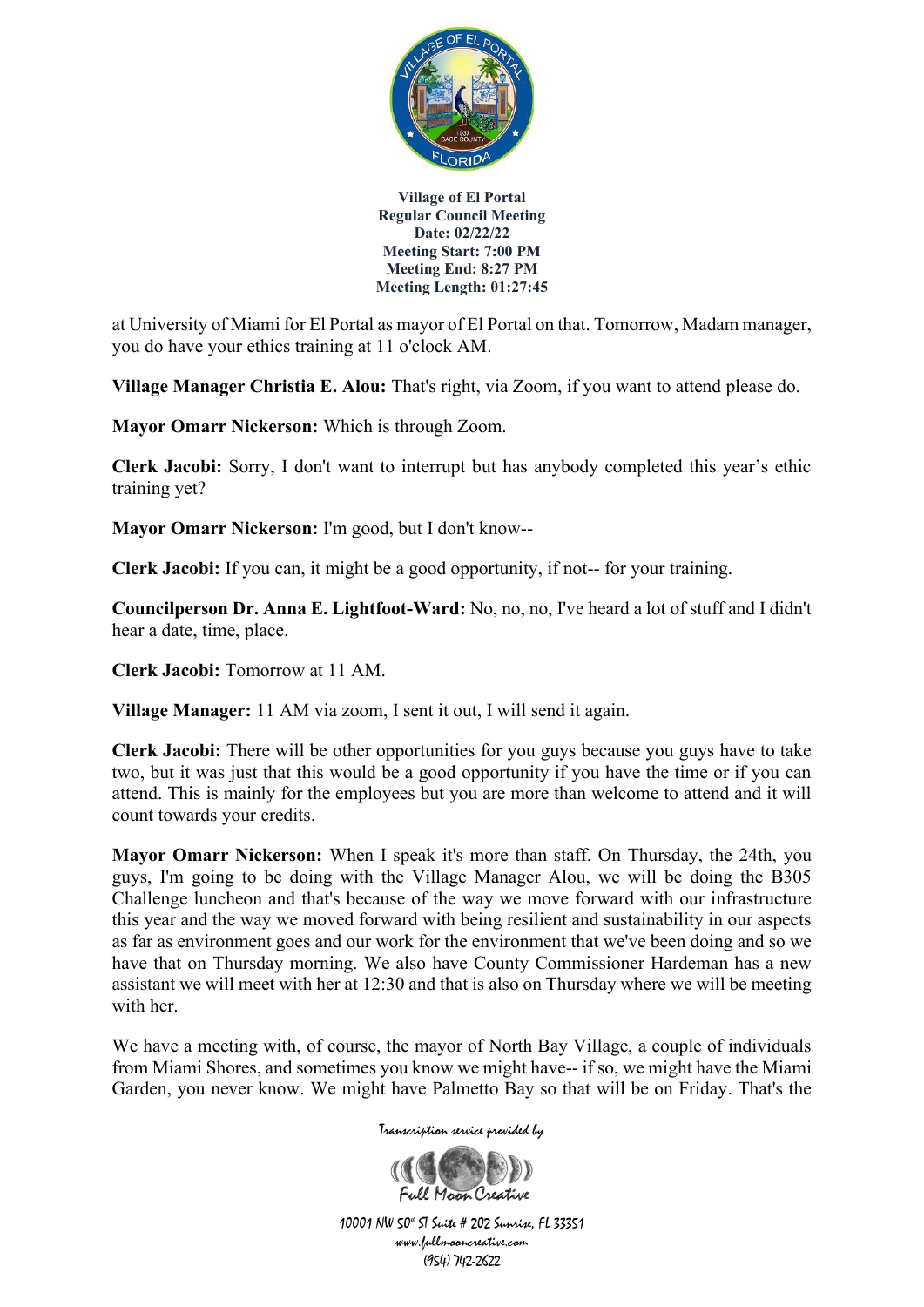

meeting we have on Friday. On Saturday is the grand opening of the skateboard park, it's a grand opening for all of the residents for the entire public as the manager explained on that. Then on Saturday evening myself and I believe the clerk is probably going to go. We have an event kind of a meeting an event with Hialeah's full commission. Hialeah's mayor and full commission and we'll probably be attending that Saturday afternoon Madam Clerk. Vice Mayor Urbom just quickly if you want to just say because it was a huge turnout for the Women's Club Movie Night which took place on the 11th. It was Saturday the 11th.

**Vice Mayor Anders Urbom:** We think part of the-- there's two reasons probably why the turnout was so great. One, it was the first movie night since COVID so it had been a successful event before COVID and I think people have just been really waiting for it to come back, and here it was. I think the other factor was that they put out the \$25 and *Sing 2* was the movie. [laughs] I think they even had another little movie going on before but then *Sing 2* was there, so that was a draw also, but the Women's Club always do a good job.

This event was a little bit different because we did have access to the restrooms inside here as far as I can tell, it went reasonably well, no issues. There's certainly is some concern in terms of liability and allowing that, so far so good. Mirabelle obviously, was great in terms of coordination as well. The Women's Club are excited to continue it in March. It's kind of a winter-specific because we need the darkness right at an early time. Because it will be lighter later, we're not sure about April yet but March certainly it's going to take place but everybody certainly was glad to see it again and we had a huge turnout so it was great.

**Mayor Omarr Nickerson:** Thank you very much, I appreciate that Vice Mayor Urbom and thank you very much to the Women's Club. Attorney Geller, if you have any report.

**Attorney Geller:** There was some concern at one point about some public records that we were supposed to provide and we provided them and they were found to be satisfactory so we're square on that. That's really all I have to report.

**Mayor Omarr Nickerson:** Thank you very much, Attorney Geller, I appreciate that. Hearing nothing else as far as reports, you guys, any questions or comments about the reports? Everybody good? Good. Hearing no more. Good and Welfare anybody right now can come up and talk about anything at all, doesn't matter what it is, doesn't have to be only on the agenda anything at all, just come up and say your name and address for the record. Hearing, seeing none. Do I have a motion to adjourn?